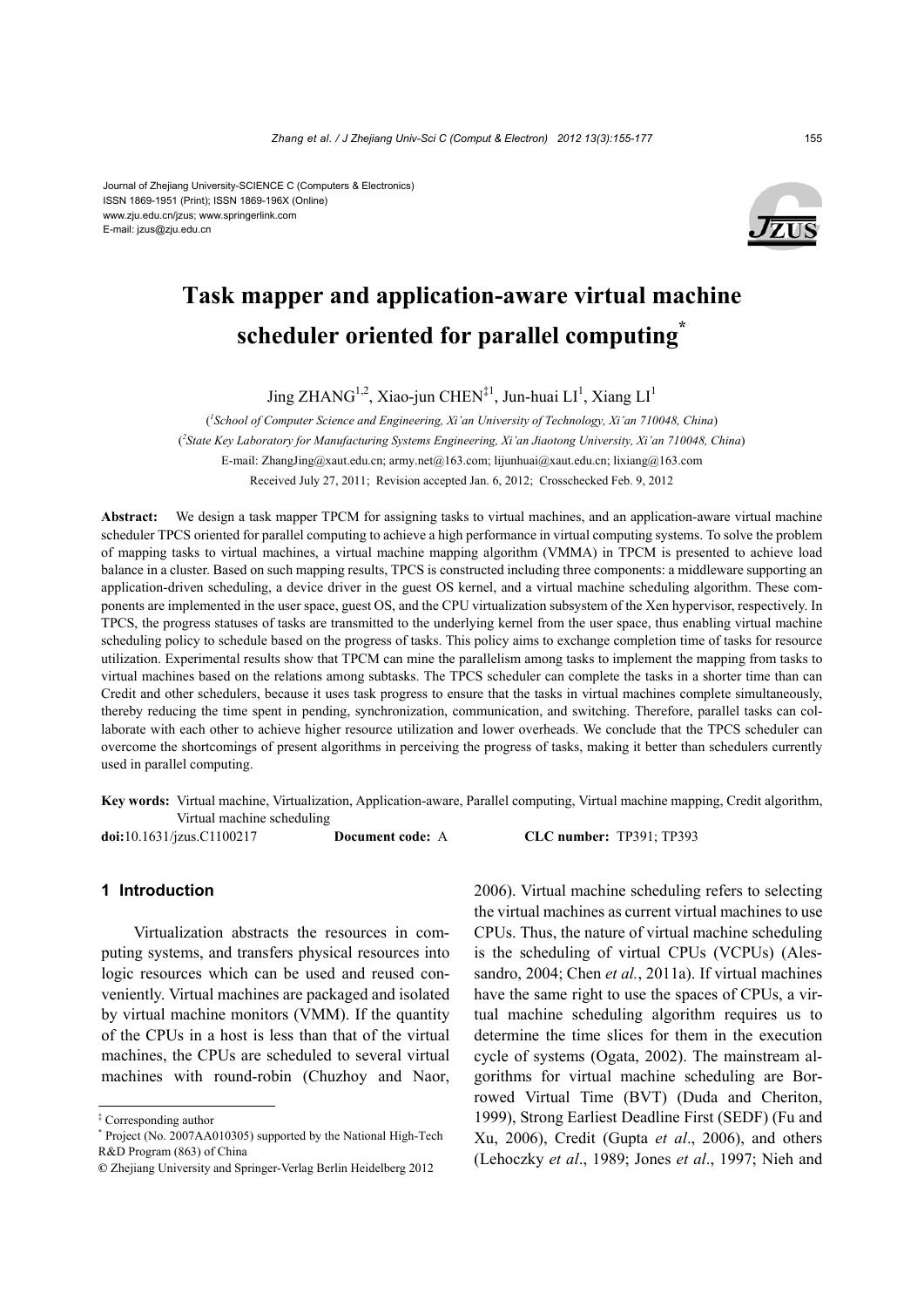Lam, 1997). These algorithms are often called on by VMM to change the CPUs' utilization of virtual machines, so they can solve most of the problems of resource allocation for virtual machines when facing different requirements (Pfoh *et al*., 2009). But when the systems encounter tasks with parallel computing, these virtual machine scheduling algorithms may not run with a high efficiency because of their shortcomings in perceiving the knowledge in virtual machines. A lack of accuracy and effectiveness in determining the progress of tasks makes them unable to solve such problems (Chen *et al.*, 2011b).

In a virtualized cluster, large and complex tasks are generally divided into subtasks and mapped into several virtual machines to carry out parallel computing. In many parallel computing applications, one kind of subtask is concerned with the workflow parallel application (Chen *et al.*, 2011b). The input of a workflow task is normally an abstract workflow model. For the characteristics of the workflow parallel application, the workflows are usually described as a directed acyclic graph (DAG). In DAG, a task that does not have any parent task is called an entry task, and one that has no child task is called an exit task. Three typical workflow software applications are Montage (for astronomy applications), Broadband (for seismology applications), and Epigenome (for bioinformatics applications) (Juve *et al*., 2009). Montage creates science-grade astronomical image mosaics using data collected from telescopes. The size of a Montage workflow depends upon the area of the sky (in square degrees) covered by the output mosaic. Broadband generates and compares seismograms from several high- and low-frequency earthquake simulation codes. Each workflow generates seismograms for several sources (scenario earthquakes) and sites (geographic locations). For each source/site combination, the workflow runs several high- and low-frequency earthquake simulations and computes intensity measures of the resulting seismograms. Epigenome maps short DNA segments collected using high-throughput gene sequencing machines to a previously constructed reference genome using MAQ software. The workflow splits several input segment files into small chunks, reformats and converts the chunks, maps the chunks to a reference genome, merges the mapped sequences into a single output map, and computes the sequence density for each location of interest in the reference genome.

Our study focuses on workflow parallel applications. In workflow parallel computing, a key problem is how to map the top tasks into the virtual machines efficiently. Also, a virtual machine scheduler is required that will consider fully the parallelism among subtasks, such as assignments, progress, and urgency. In this paper we design a mapper TPCM for assigning tasks to virtual machines and an application-driven virtual machine scheduler TPCS with a shorter completion time oriented for parallel computing task-oriented workflows. TPCM divides workflow tasks into several subtasks, among which the data flows tend to be serial and parallel. The data flows are used to determine the parallel virtual machines, and then serve as the base for mapping tasks to the virtual machines. Because the mapping from tasks to virtual machines affects the performance of systems, TPCM determines a modest quantity of virtual machines in a physical machine to maintain load balance. TPCS transmits the progress statuses of workflow applications into the Xen system, which allocates resources to CPUs based on the progress status of tasks. The TPCS scheduler ensures unified progress among tasks whatever their assignments, and keeps the tasks simultaneous to shorten the time in pending, synchronization, communication, and switching. TPCS can not only ensure high performance scheduling based on the progress of tasks, but also improve resource utilization and maintain load balance.

# **2 Related works**

# **2.1 Parallel application scheduling algorithms in high performance computing**

There are many task scheduling algorithms that schedule parallel applications to processors in high performance computing. In general, task scheduling is presented in two forms: static and dynamic (Boyer and Hura, 2005). In static scheduling algorithms, all information needed for scheduling, such as the structure of the parallel application, the execution times of individual tasks, and the communication costs among tasks must be known in advance. Static task scheduling takes place during the compilation time before parallel applications run. In dynamic scheduling, however, tasks are allocated to processors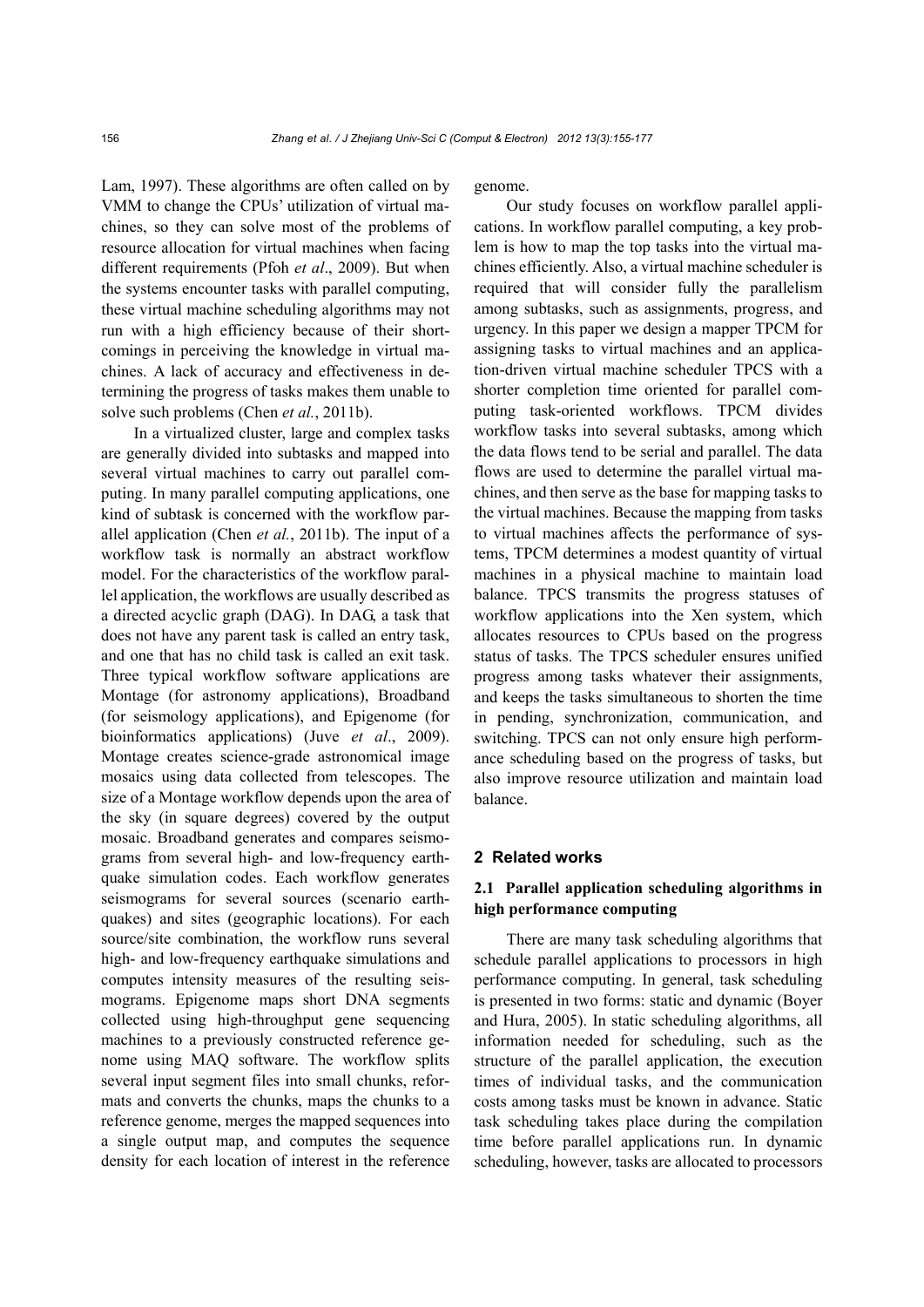upon their arrival, and scheduling policies must be made at this time (Ilavarasan *et al*., 2005; Kim *et al*., 2005). Based on the challenges caused by the dynamicity of virtualization and the vagueness of availability requirements in the scheduling strategy of virtual data centers, some researchers have studied dynamic task scheduling with fuzzy prediction in virtualized data centers (Kong *et al*., 2011). This is a dynamic algorithm to schedule tasks without dependence, which differs from our problem.

Static task scheduling algorithms are more suitable for high performance computing because many parallel applications have long execution time, and hence they require a high quality task scheduler to minimize the time. Also, the static scheduling time of several scientific and engineering applications is much shorter than their execution time on systems. For example, the execution times of more than 50% of the parallel applications that were run on four real parallel computing systems were between tens and thousands of minutes (Iosup *et al*., 2006). The static scheduling times of parallel applications with diverse characteristics, scheduled using several static scheduling algorithms, are shorter than one second (Topcuoglu *et al*., 2002). Static scheduling algorithms can be broadly classified into three main groups: heuristic, guided random, and hybrid algorithms (Topcuoglu *et al*., 2002; Daoud and Kharma, 2011).

1. Heuristic scheduling algorithms move from one point in the search space to another, following a particular rule. Such algorithms, though efficient, search some paths in the search space and ignore others (Zhang *et al*., 2007; Wang *et al*., 2009; Daoud and Kharma, 2011). Heuristic scheduling algorithms can be divided into three groups: list-based, clustering, and duplication heuristics (Topcuoglu *et al*., 2002). In list-based scheduling heuristics, each task is assigned a given priority. The tasks are inserted in a list of waiting tasks, such that tasks with higher priority are placed ahead of those with lower priorities. Three steps, task selection, processor selection, and status update, are then repeated until all the tasks in the list are scheduled. Clustering heuristics trade off inter-processor communication overhead with parallelization by allocating heavily communicating tasks to the same processor. In such heuristics, the tasks are grouped into an unlimited number of clusters (Topcuoglu *et al*., 2002; Bansal *et al*., 2003). Duplication algorithms start by running a clustering or list-based

algorithm to create an initial schedule. This improvement in performance comes at the cost of increasing the complexity of the scheduling process.

2. Guided random scheduling algorithms mimic the principles of evolution and natural genetics to evolve near-optimal task schedules. Among the various guided random algorithms, genetic algorithms (GA) are the most widely used for the scheduling problem (Wu and Dajski, 1990; Grefenstette *et al*., 1997; Daoud and Kharma, 2011). In attempts to obtain schedules of better quality, many well-known metaheuristics have been adopted, including Simulated Annealing (SA) (Grefenstette *et al*., 1997; Zomaya and Teh, 2001; Baskiyar and Dickinson, 2005), Tabu Search (TS) (Radulescu and van Gemund, 2002; Topcuoglu *et al*., 2002; Phinjaroenphan *et al*., 2005), Artificial Immune System (AIS) (Wu and Dajski, 1990), Ant Colony Optimization (ACO) (Bansal *et al*., 2003), Particle Swarm Optimization (PSO) (Nesmachnow *et al*., 2010), and Variable Neighborhood Search (VNS) (Iverson *et al*., 1999). GA usually takes more computing effort to locate the optimal solutions in the region of convergence (Topcuoglu *et al*., 2002), owing to its lack of local search ability. On the other hand, trajectory methods, such as VNS (Sih and Lee, 1993), have shown their potential in exploiting the promising regions in the search space with high quality solutions. Nevertheless, they are still prone to premature convergence traps due to their limited exploration ability. Thus, it is natural to consider hybrid metaheuristics, also known as memetic algorithms (MA) (Grefenstette *et al*., 1997; Iverson *et al*., 1999), which have been applied to solve scheduling problems (Boyer and Hura, 2005).

3. Hybrid scheduling algorithms are also a main group. A hybrid scheduling algorithm combines heuristic algorithms and GA. The Genetic List Scheduling (GLS) algorithm (Grefenstette *et al*., 1997) is an example of this class of algorithms, but it has greater complexity than other algorithms. There are also other highly efficient algorithms for the problem of task scheduling in heterogeneous distributed systems, including Dynamic Level Scheduling (DLS) (Sih and Lee, 1993), Heterogeneous Earliest Finish Time (HEFT) (Topcuoglu *et al*., 2002), Critical Path on a Processor (CPOP) (Topcuoglu *et al*., 2002), Mapping Heuristic (MH) (El-Rewini and Lewis, 1990), and Levelized Min Time (LMT) (Wu and Dajski, 1990). DLS and HEFT are improved heuristic scheduling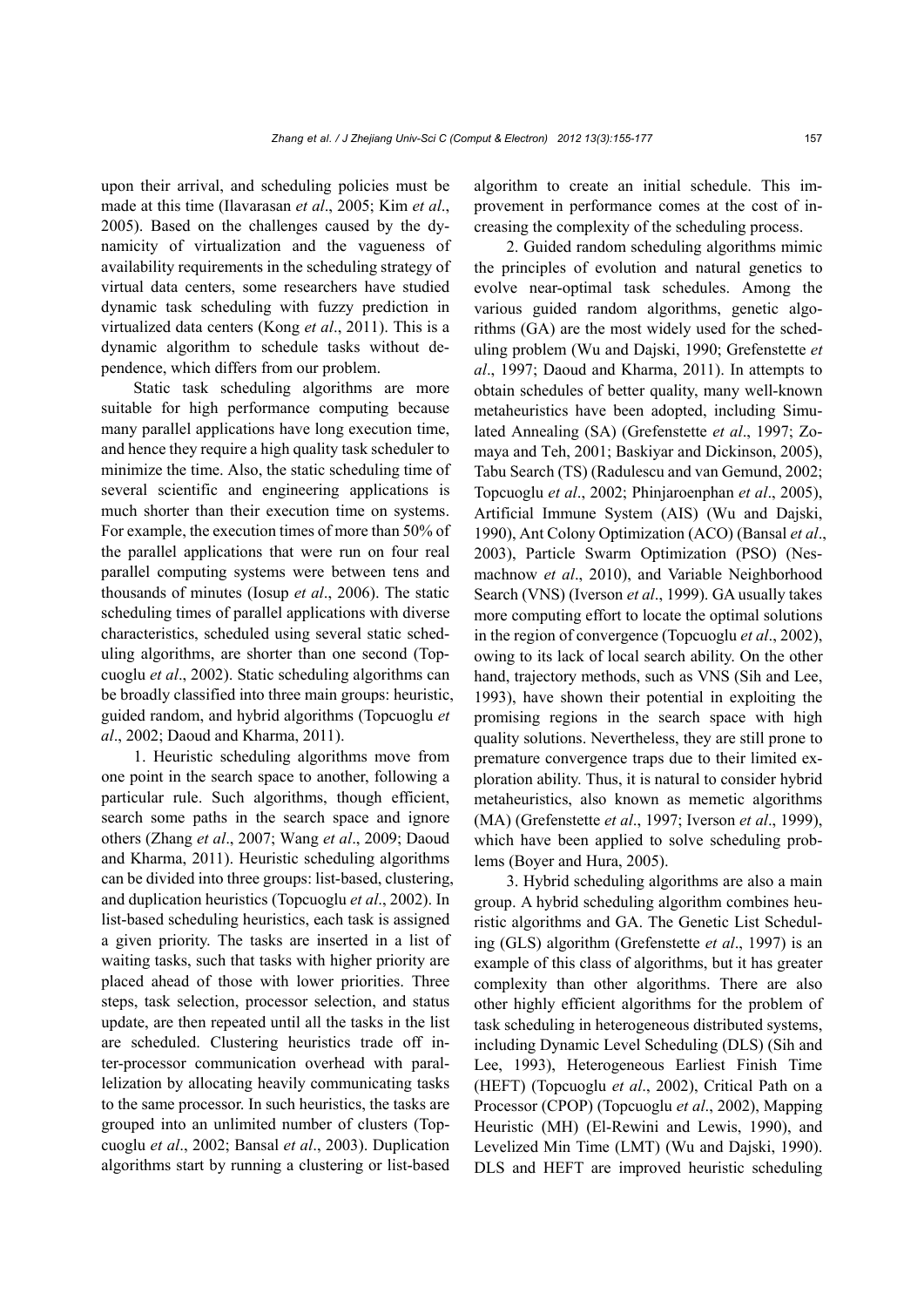algorithms. They are two of the best existing scheduling algorithms for heterogeneous distributed systems (Topcuoglu *et al*., 2002), and are employed as benchmark scheduling algorithms in many studies (Radulescu and van Gemund, 2002; Baskiyar and Dickinson, 2005). The DLS algorithm does not schedule tasks between two previously scheduled tasks. HEFT starts by setting the computation costs of tasks and the communication costs of edges to their mean values. Each task is assigned a value called the upward rank. In this algorithm, the upward rank of a task is the largest sum of the mean computation costs and mean communication costs along any directed path from this task to an exit task.

The above static and dynamic task scheduling algorithms focus on the allocation of CPUs to tasks, and these scheduling methods for parallel applications have already been well-studied and wellexplored in the context of high performance computing. However, our research on CPU scheduling has a different scope:

1. Existing task scheduling algorithms take tasks or subtasks as the scheduling units to map to CPUs, focusing on the optimal combination and mapping of tasks to CPUs, so it is a scheduling problem in a macro field. Our CPU scheduling algorithm pays attention to dynamic resource adjustment during a period of time for some tasks or subtasks. The aim is to organize the CPU time slices with rationality. The CPU scheduling includes the determination of resource requirements, the setting of the interrupt cycle, and the selection of diversity scheduling algorithms, so it is a scheduling problem in a micro field.

2. Existing task scheduling algorithms concentrate on task scheduling in a non-virtualization environment that has only two layers, i.e., from CPUs to tasks. But our work focuses on CPU scheduling in a virtualization environment, and we solve the allocation of CPUs to virtual machines, not the tasks directly. Because of the increasing complexity of hierarchies in virtualized systems, the algorithm we propose is different from task scheduling algorithms.

# **2.2 CPU scheduling algorithms in virtualization computing environments**

The mainstream VCPU scheduling algorithms are as follows: (1) BVT algorithm (Duda and Cheriton, 1999): BVT sets a weight to each of the domains in a system to allocate the time slices of CPUs in proportion, and the allocation is applied to the occasion oriented real-time demand. (2) SEDF algorithm (Fu and Xu, 2006): SEDF also allocates the time slices of CPUs in proportion, but in this case a domain cannot occupy all the CPU resources at one time, and we can reserve a portion of them for services in other domains. SEDF is applied to occasions with the demand of real-time. (3) Credit algorithm (Gupta *et al*., 2006): Credit is designed for SMP hosts and each of their CPUs manages a local queue of VCPUs. Each VCPU in this queue has one of two priorities: over or under.

For real-time CPU scheduling algorithms, Earliest Eligible Virtual Deadline First (EEVDF) focuses on real-time tasks and is also classified as a proportional share real-time algorithm (Lehoczky *et al*., 1989). SMART (Nieh and Lam, 1997) dynamically integrates a real-time scheduler and a conventional scheduler depending upon priorities and admission control. Resource reservations and a precomputed scheduling graph are used for scheduling real-time applications in the Rialto operating system (Jones *et al*., 1997). BERT effectively schedules multimedia and best-effort jobs, but its implementation depends on a prediction mechanism that is tied to the Scout operating system (Bavier *et al*., 1999).

For non-real-time CPU scheduling algorithms, studies have been focused on first-come first-served (FCFS), Shortest Job First (SJF), and PRIORITY (Shi *et al*., 2007), in which the FCFS policy is a nonpreemptive scheduling discipline that schedules the tasks in order of their arrival in the waiting queue. The earliest arriving task has the highest priority, so the ready task will get the CPU time slices until this process completes the task or the task is interrupted (Rawat and Rajamani, 2009). Many techniques have been imagined to efficiently manage threads, including the Work Stealing (WS) and the Parallel Depth First (PDF) techniques (Chen *et al*., 2007). PDF approaches have been proposed for cache sharing as well as for WS, a popular scheduling technique that takes a more traditional approach. The WS policy maintains a work queue for each processor. When forking a new thread, the new thread is put on the top of the local thread. The Critical Path Method, CPM, is yet another method for scheduling threads. This approach tries to shorten the longest path in the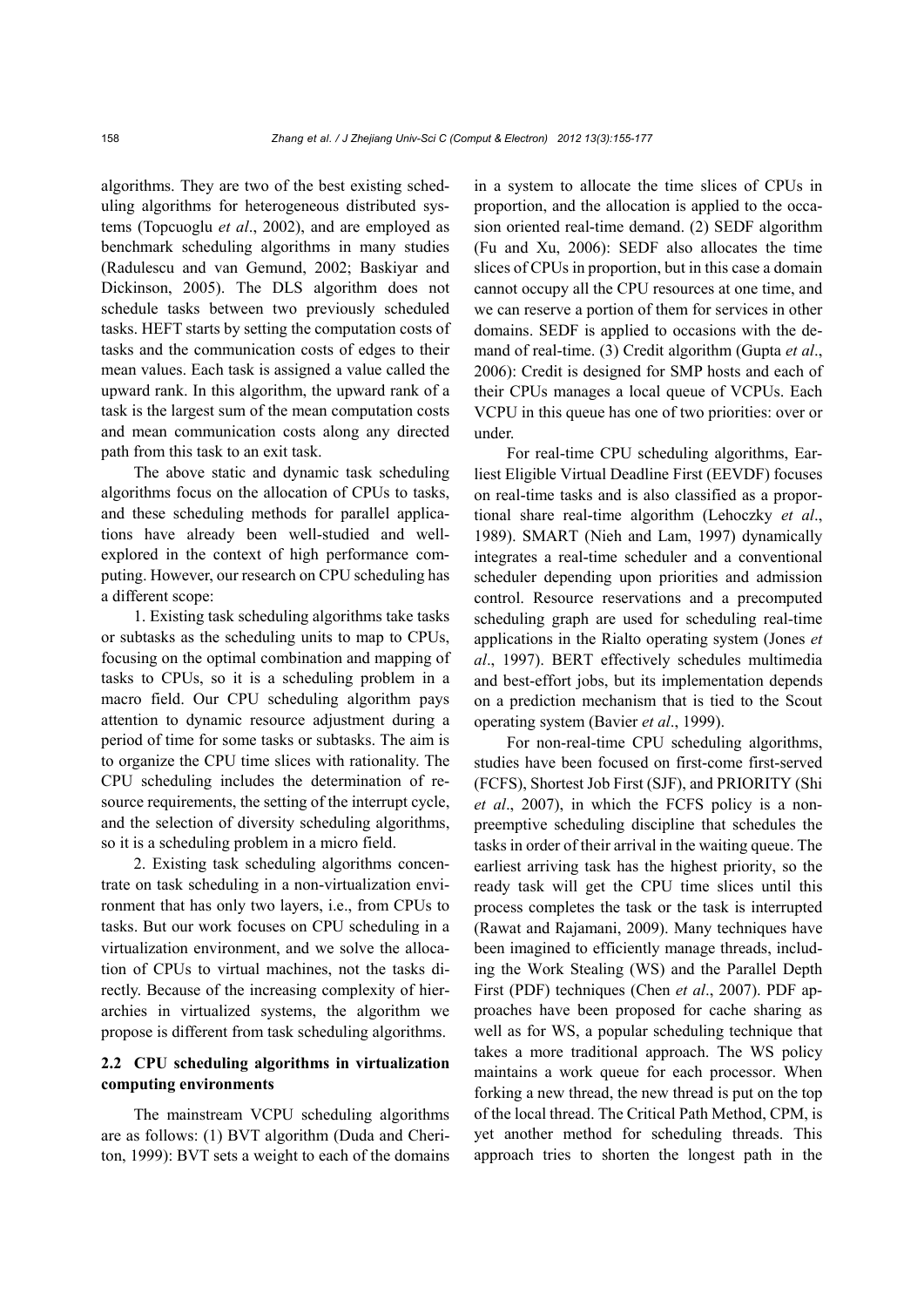application graph by removing communication requirements and mapping the adjacent tasks into a cluster (Cerin *et al*., 2008).

A hierarchical CPU scheduler addresses this problem by statically partitioning the CPU bandwidth among various application classes. Hierarchical scheduling is a scheduling framework that enables the grouping together of threads, processes, and applications into service classes (Chandra and Shenoy, 2008). CPU bandwidth is then allocated to these classes based on the collective requirement of their constituent entities. In a hierarchical scheduling framework, the total system CPU bandwidth is divided proportionately among various service classes. Proportional-share scheduling algorithms (Nieh and Lam, 1997; Caprita *et al*., 2005) are a class of scheduling algorithms that meet this criterion. Another requirement for hierarchical scheduling is that the scheduler should be insensitive to fluctuating CPU bandwidth available to it. A proportional-share scheduling algorithm, such as Start-Time Fair Queuing (SFQ) (Goyal *et al*., 1996), has been shown to meet all these requirements in unprocessed environments and has been deployed in a hierarchical scheduling environment. However, SFQ can result in unbounded unfairness and starvation when employed in multiprocessor environments.

Schedulers that deal with performance issues can be classified as driven by deadlines or by proportionally sharing resources (Rau and Smirni, 1999). Deadline driven schedulers, such as Earliest-Deadline First (EDF) and Rate Monotonic (RM), are optimal under light load conditions but are not well suited to support best-effort applications. Proportional share schedulers try to allocate CPU resources to applications in proportion to their shares (Jin *et al*., 2005). The idea was first presented for network packet scheduling as Weighted Fair Queuing, and later applied to processor scheduling as stride scheduling. From then on, many variants such as Virtual Clock, SFQ, SFS, FFQ, SPFQ, GRRR, and time-shift FQ have been proposed. GR3 (Chan and Nieh, 2003) also falls into this group, and provides a more accurate share with a low scheduling overhead. As proportional share scheduling is based on predefined shares of applications, it faces the challenge of setting reasonable shares for a set of tasks with dynamically changing resource requirements. Lottery scheduling (Waldspurger and Weihl, 1994) also proposes hierarchical allocation of resources based on the notion of tickets and lotteries. Lottery scheduling itself is a randomized algorithm that can meet resource requirements in a probabilistic manner, and extending it to multiprocessor environments is nontrivial.

There are currently some VCPU schedulers in the Quest operating system. The HARTIK kernel (Ghazalie and Baker, 1995) supports the co-existence of both soft and hard real-time tasks. To ensure temporal isolation between hard and soft real-time tasks, the soft real-time tasks are serviced using a constant bandwidth server (CBS). CBS guarantees a total utilization factor no greater than Qs/Ts, even in overload, by specifying a maximum budget in a designated window of time. CBS has bandwidth preservation properties similar to those of the dynamic sporadic server (DSS) (Abeni and Buttazzo, 1998), but with better responsiveness. TBS and DSS both assume the existence of server deadlines. We chose to assume the existence of deadlines for VCPUs in Quest, restricting VCPUs to fixed priorities. This avoided the added complexity of managing the dynamic priorities of VCPUs as their deadlines change. Also, for cases in which there are multiple tasks sharing a fixed-priority VCPU, the execution of one task will not change the importance of the VCPU for the other tasks (Govindan *et al*., 2009; Danish *et al*., 2011).

In addition to these mainstream CPU scheduling algorithms, a scheduling methodology based on the priority in accordance with I/O status has been presented (Aspnes *et al*., 1997). The I/O performance of a domain scheduling algorithm in the Xen hypervisor with more emphasis on resource exchange in VMM was discussed by Govil *et al*. (2000). In studies of resource allocation over multiple virtual machines, the traditional CPU scheduling algorithms can allocate resources to processes with fairness. But in virtualization environments, the scheduler should adopt other flexible scheduling policies (Volkmar *et al*., 2004), such as that of guest OS, to avoid preemptive blocking (Rosenblum and Garfinkel, 2005). Three CPU scheduling algorithms in Xen were evaluated by Hiroshi and Kenji (2007) by analyzing the effects of parameter settings. Dynamic configurations of CPUs are also a vital research area. Dynamic configuration policies orienting the virtual machines' status (Pfoh *et*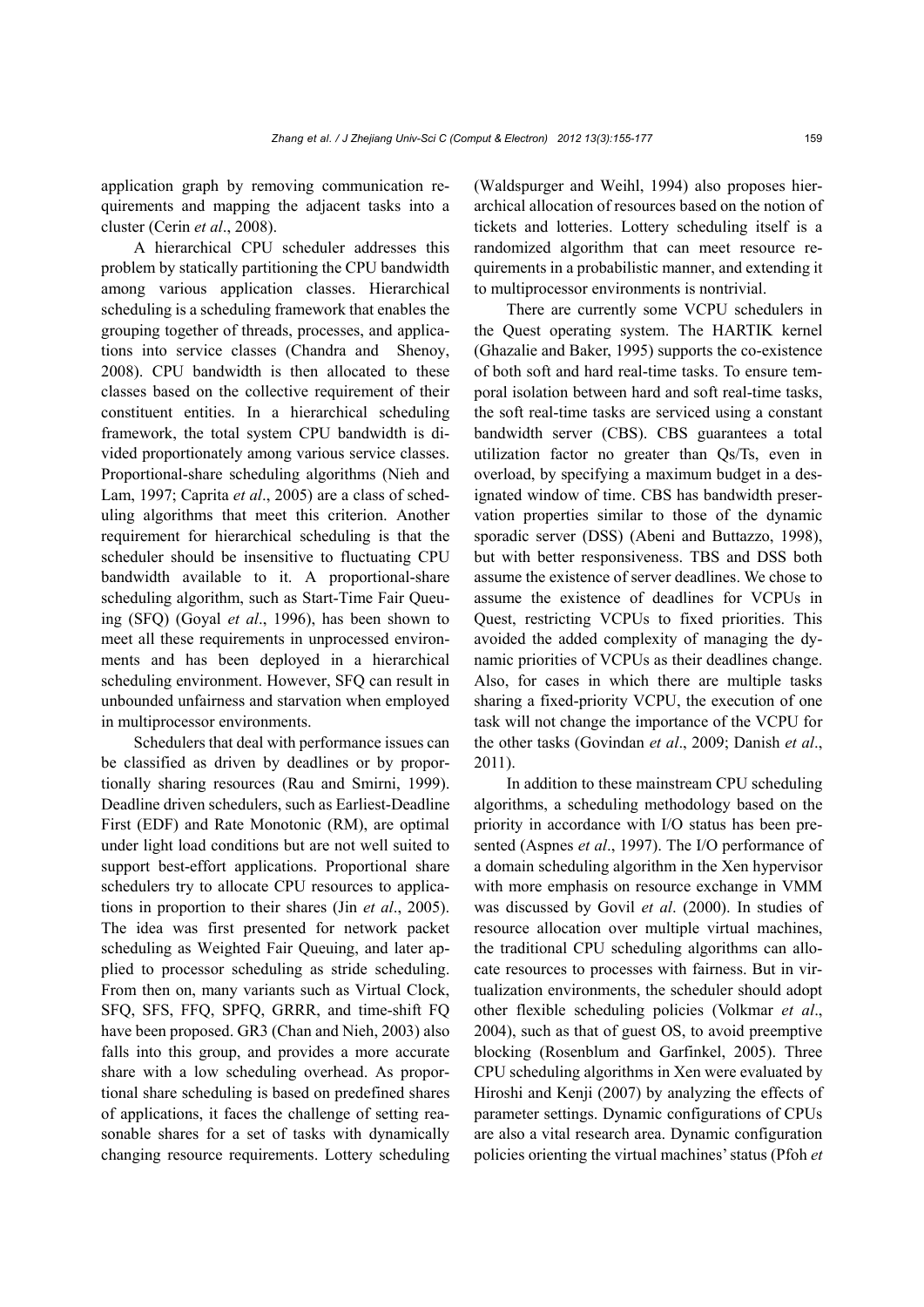*al*., 2009) and applied requirements (Fumio, 2009) have been presented. These methodologies have two characteristics: first, they stress the effect that the I/O has on real time scheduling. Second, the open-source virtualization software is used to perform experiments to test I/O overheads and CPU multithreading abilities in the file, Web, and high performance computing servers.

There have been fewer studies on applicationdriven virtual machine schedulers oriented for parallel computing in clusters. Some researchers have presented scheduling algorithms with sense perception (Cota-Robles and Flautner, 2008). The virtual machine scheduling mechanism with sense perception was used to infer the I/O roundedness of user-level tasks combined with an event in I/O binding tasks. A scheduling algorithm based on the priority of tasks was designed to ensure the fairness of CPU for dynamic requirements of applications in symmetrical multi-processing (SMP) hosts (Shi *et al*., 2009). Some scholars proposed that a modified VMM can perceive an implicit guest OS by inferring the information of guest OS (Laslo *et al*., 2008). A CPU scheduling algorithm for communication perception with a better cost and performance was presented by Huai *et al*. (2007). Researchers have implemented sense perception to task load, but they have not solved the problem of allocating CPU resource based on the progress of tasks. In general, virtual machine monitors tend to lack the knowledge in virtual machines, and virtual machines lack knowledge of tasks in the workload, especially their progress (percentage of completed task assignment and percentage of remaining task assignment). Therefore, unexpected assignments make it difficult to allocate resources accurately according to the progress status of tasks. When faced with virtual machines with collaborative computing tasks, it is impossible to satisfy these requirements. In our study we aim to solve these problems in a virtualized parallel computing environment.

# **3 TPCM: a mapper for assigning tasks to virtual machines**

In this section, we present a mapper, TPCM, to deploy tasks and virtual machines. The TPCM mapper is a tool which makes a plan for mapping tasks using the virtual machines mapping algorithm (VMMA). In this plan, the quantity of physical machines and the quantity of virtual machines in each physical machine are determined. After this work has been completed, TPCM collects the information from physical machines, and creates virtual machines based on such a plan. Then, the tasks are mapped into the virtual machines. Although the creation of virtual machines is part of the work of task mapping, it is not dealt with in VMMA. Therefore, it is not considered in the time measuring of VMMA, but it is considered in the time measuring of task mapping for TPCM. The mapper requires the inputting of the set of tasks and their relationships. First, we describe a method oriented for parallel computing tasks based on the workflow.

## **3.1 Description of tasks**

In parallel computing, the division of tasks produces a set of subtasks with parallel and serial structures. We call the set of subtasks the taskSet. Thus, each pair of subtasks in the taskSet would be one of the seven relationships whose data flows are shown in Fig. 1.



**Fig. 1 The relationships among tasks** 

## 1. Serial relation

The serial relation has two instances, the first shown as I in Fig. 1: for task<sub>a</sub>, task<sub>b</sub> $\in$ taskSet, task<sub>b</sub> can begin only after task<sub>a</sub> is completed. That is, if a data flow from task<sub>a</sub> to task<sub>b</sub> exists, then it is a strict serial relation between task<sub>a</sub> and task<sub>b</sub>, denoted by task<sub>a</sub>→  $task<sub>b</sub>$ . The second instance, shown as II in Fig. 1, is: for task<sub>a</sub>, task<sub>b</sub>, task<sub>c</sub>∈taskSet, if task<sub>a</sub>→task<sub>b</sub> $\land$ task<sub>b</sub>→ task<sub>c</sub>, then it is a loose serial relation between task<sub>a</sub> and task<sub>c</sub>, denoted by task<sub>a</sub> $\Rightarrow$ task<sub>c</sub>.

2. Parallel relation

The parallel relation has two instances, the first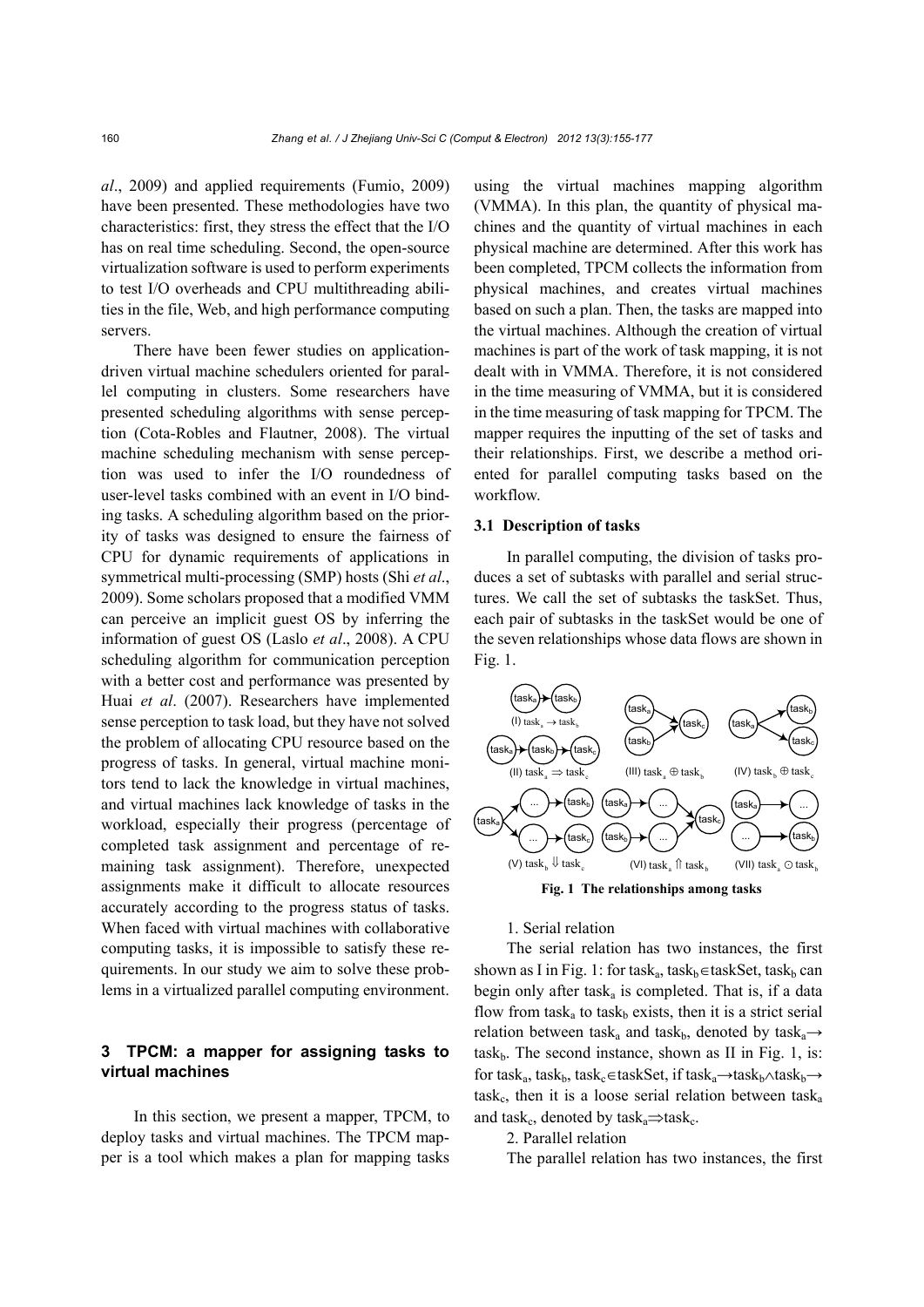shown as III in Fig. 1: for task<sub>a</sub>, task<sub>b</sub>, task<sub>c</sub>  $\in$  taskSet, only after task<sub>a</sub> and task<sub>b</sub> are both completed, can task<sub>c</sub> begin. That is, if task<sub>a</sub> $\rightarrow$ task<sub>c</sub> $\land$ task<sub>b</sub> $\rightarrow$ task<sub>c</sub>, then it is a frontier strict parallel relation between task<sub>a</sub> and task<sub>b</sub>, denoted by task<sub>a</sub> $\oplus$  task<sub>b</sub>. The second instance is shown as IV in Fig. 1: for task<sub>a</sub>, task<sub>b</sub>, task<sub>c</sub> $\in$ taskSet,  $task<sub>b</sub>$  and task<sub>c</sub> can begin only after task<sub>a</sub> is completed. That is, if task<sub>a</sub> $\rightarrow$ task<sub>b</sub> $\land$ task<sub>a</sub> $\rightarrow$ task<sub>c</sub>, then it is a latter strict parallel relation between task<sub>b</sub> and task<sub>c</sub>, denoted by task $_k \oplus$  task<sub>c</sub>.

# 3. Indirect relation

The indirect relation has two instances. The first is shown as V in Fig. 1: for task<sub>a</sub>, task<sub>b</sub>, task<sub>c</sub> $\in$ taskSet, if task<sub>a</sub> $\Rightarrow$ task<sub>b</sub> $\land$ task<sub>a</sub> $\Rightarrow$ task<sub>c</sub>, then it is the latter indirect relation between task $_b$  and task<sub>c</sub>, denoted by  $task_b \cup task_c$ . The second instance is shown as VI in Fig. 1: for task<sub>a</sub>, task<sub>b</sub>, task<sub>c</sub> $\in$ taskSet, if task<sub>a</sub> $\Rightarrow$ task<sub>c</sub> $\land$  $task_b \Rightarrow task_c$ , then it is a frontier indirect relation between task<sub>a</sub> and task<sub>b</sub>, denoted by task<sub>a</sub> $\int$  task<sub>b</sub>.

4. Connectionless relation

In Fig.1 (VII), for task<sub>a</sub>, task<sub>b</sub> $\in$ taskSet, if there are no serial, parallel, or indirect relations between task<sub>a</sub> and task<sub>b</sub>, then there is a connectionless relation because no data flow exists between any pair of tasks, denoted by task<sub>a</sub> $\odot$  task<sub>b</sub>.

The task information can be created manually or automatically. Some studies show that automatic decomposition might lead to irrational task sets, so we suggest manual decomposition. After we construct the relationship between tasks, the task information is enveloped as a data structure taskSet and inputted into virtual computing systems. The mapper TEVM in virtual computing systems completes the mapping from tasks to virtual machines.

# **3.2 The algorithm for mapping tasks to virtual machines**

In general, there are two methods to make parallel computing for tasks with the same configuration requirement. In Method 1, the tasks are placed into a virtual machine and then run to make parallel computing as processes or threads (Katz *et al*., 2005). In Method 2, the tasks are placed into multiple virtual machines and then run to make parallel computing as multiple virtual machines (Bansal *et al*., 2003; Qi *et al*., 2006). Method 2 has at least two advantages:

1. In a multiple virtual machine environment, a

task occupies an operation system. Because of the isolation characteristics among virtual machines, there are fewer pending, deadlock, and synchronization phenomena than in multiple processes or threads.

2. Processes or threads are found in many data interactions among applications and operation systems, such as library calling in kernels, hardware reading and writing, and network transmission, not only in their own execution. The multiple virtual machines refer to multiple applications interacting with multiple guest OS. In the condition of power computing resources, the speed of this method is faster than that of a single operation interacting with many applications in a virtual machine.

As existing machines generally contain multiple CPUs and a CPU contains multiple cores, task collaboration over multiple virtual machines has the two advantages described above. Therefore, we adopt Method 2.

In our algorithm design, the quantity of virtual machines is determined by the relationships among subtasks in taskSet to mine the parallelism of subtasks and keep the assignments of tasks consistent with the resources allocated (Hamidzadeh *et al*., 2000). The mapping of tasks to virtual machines determines the performances of systems and affects the total running time of tasks. Also, we should maintain the load balance among virtual machines (Cherkasova *et al*., 2007) by considering the density of data flows in communication and synchronization (James and Ravi, 2007; Kim and Lim, 2009). Furthermore, the deployment of virtual machines to physical machines should be based on the load status of the virtual machines.

The key for mapping tasks to virtual machines is to estimate the workload of the tasks. In this section, the workload is decided by the quantity of codes from tasks and the communication with other tasks, and is ultimately determined by the estimated execution time in a certain hardware configuration. There are several techniques to estimate such information (Wu and Dajski, 1990). The distributed system is represented by a set *P* of *m* processors that have diverse capabilities. The *n*×*m* computation cost matrix *C* stores the execution costs of tasks. Each element  $c_i$ <sup> $\in$ </sup>C represents the estimated execution time of task  $t_i$  on processor  $p_i$ . Precise calculation of the running time of the tasks on the processors is unfeasible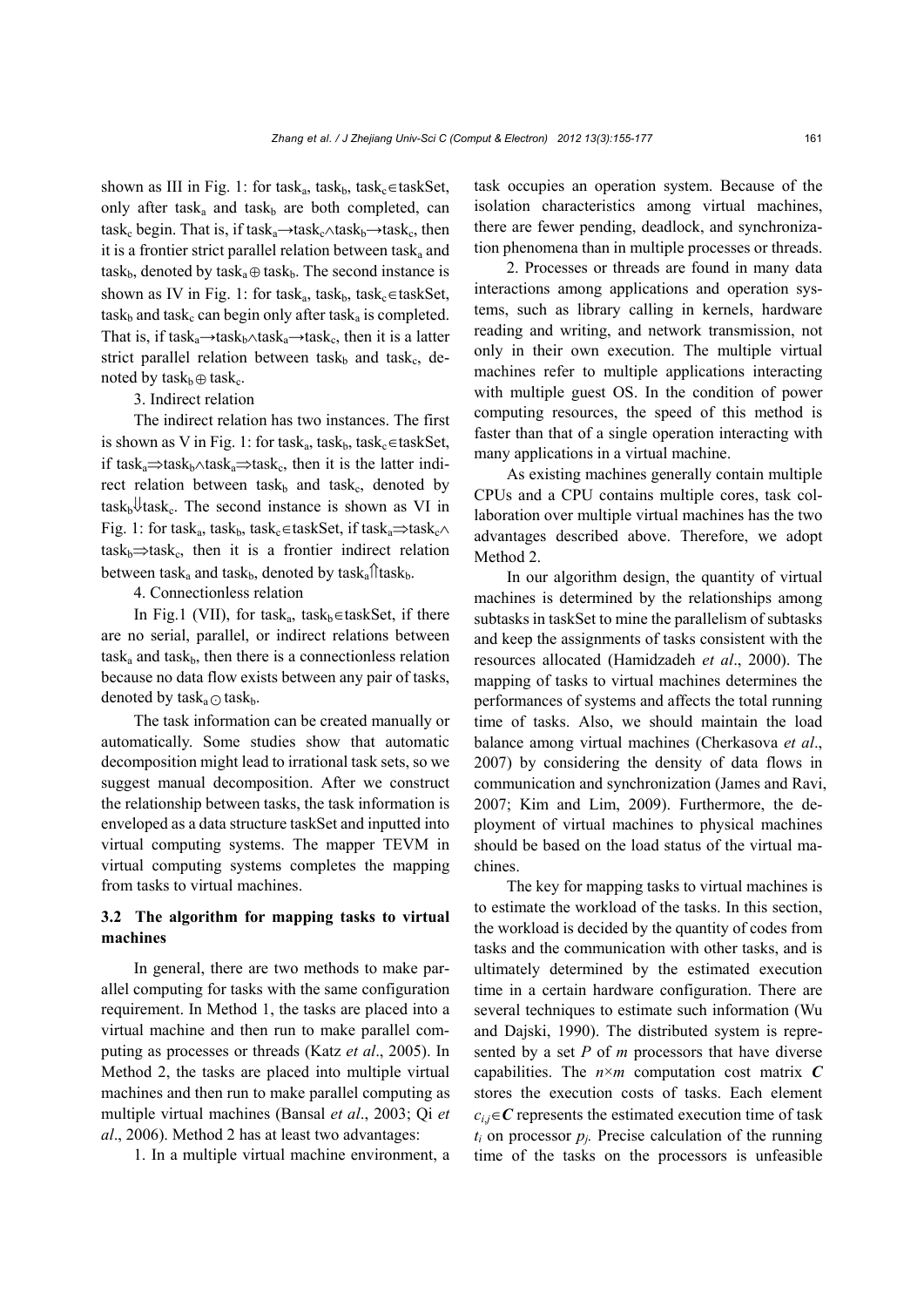before running the application (Phinjaroenphan *et al*., 2005). One approach to estimating the execution time of task  $t_i$  on processor  $p_i$  is to use profiling information of *ti* and *pj* (Dail *et al*., 2002; Zhang *et al*., 2004). Another approach is to analyze past observations of the running times of similar tasks on  $p_i$  (Iverson *et al.*, 1999; Govindan *et al*., 2007). Having determined the workload, the algorithm implementing the mapping from tasks to virtual machines (VMMA) is shown in Fig. 2.



**Fig. 2 Virtual machine mapping algorithm (VMMA)**

The input parameters of VMMA are taskSet, PMS, *ε*, *ξ*, *ς*, and *Ф*. Besides taskSet, as defined above, PMS is a set of physical machines in a cluster, *ε* is the

maximum quantity of virtual machines deployed in a physical machine, and *ξ*, *ς*, *Ф* are three parameters describing the boundary of load, where *ξ* is the minimum deviation among virtual machines, *ς* is the maximum load that a virtual machine can afford, and *Ф* is the maximum load that a physical machine can afford. To process the data easily, the assignments of tasks are normalized to (0, 1] to measure their load, so *ξ*, *ς*, *Φ*∈(0, 1]. In algorithm VMMA, the set of the maximum parallel quantity of subtasks MPtaskSet is collected from taskSet to create a virtual machine array VMS with the length of MPtaskSet as its initial length. The subtasks in MPtaskSet are mapped into the elements of VMS one by one, and then the other unmapped tasks in taskSet are mapped into VMS based on the serial relation among tasks. We decide whether the virtual machines need to be combined according to the relationship between the quantity of virtual machines and the quantity of physical machines. VMS.count/PMS.count>*ε* shows that too many virtual machines deployed in a physical machine would lead to inconvenience in their deployment, so the virtual machines are required to be combined. The function workload() computes the load of tasks deployed. If the load of a task in a virtual machine is less than *ς*, this virtual machine should be combined with other virtual machines. In the last part, the algorithm deploys the virtual machines into physical machines. The average number of virtual machines deployed in a physical machine is computed as index, and then  $\Phi$  is taken as the reference to deploy the virtual machines with a balanced load.

The output of the VMMA algorithm is PMS, a set of physical machines in a cluster. We define the elements in PMS as PM=(VMs[]), where VMs is the set of virtual machines deployed in this physical machine, VMs=VM[]. The element in VMs is VM= (tasks[], PM), in which tasks[] is a set of tasks in this virtual machine, and PM is the physical machine that VM hosts. Based on the construction of elements in PMS, taskSet is allocated to virtual machines and the virtual machines are deployed to physical machines.

# **4 TPCS: an application-driven virtual machine scheduler**

On the basis of tasks mapped, we propose a virtual machine scheduler which can perceive the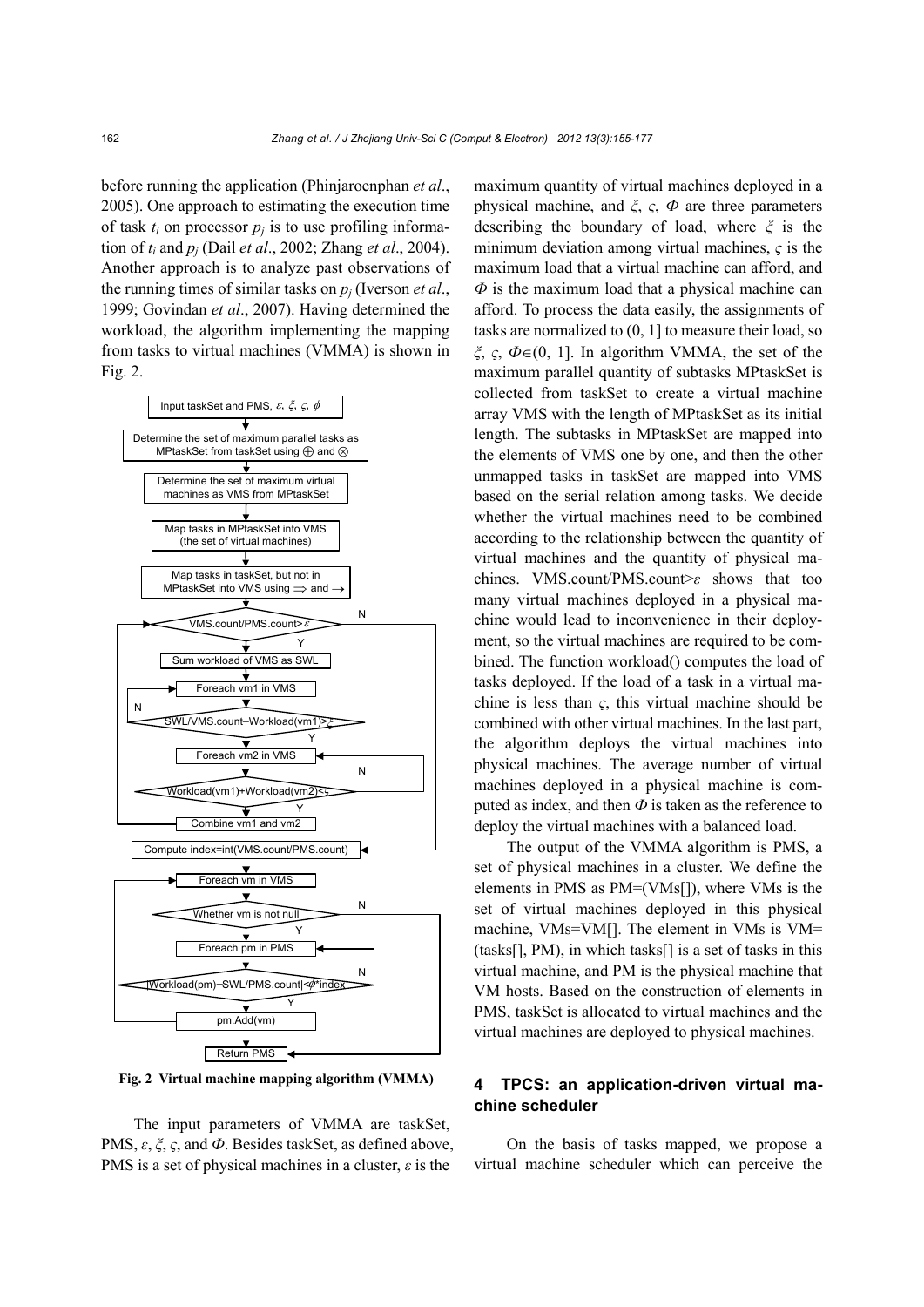progress of tasks. When the system performs parallel computing, the scheduler can use the progress of tasks to decide the CPU allocation of virtual machines.

In a system virtualization environment, a highly efficient scheduling algorithm can improve not only hardware usage, but also the efficiency of parallel computing tasks in multiple virtual machines. In the Xen hypervisor, the Xen kernel neither knows the workload of tasks in guest OS, nor perceives the progress of tasks packaged in virtual machines. Thus, it cannot make an efficient and accurate scheduling based on the status of tasks in virtual machines and is unable to reduce the time spent on pending, synchronization, communication, and switching among concurrent tasks. We propose an improvement to the Credit algorithm in Xen in which the progress statuses of applications are transmitted to the Xen kernel in an active way so that the scheduling algorithm can allocate the CPU resource to virtual machines with optimization according to the progress status.

We take Xen hypervisor 3.4.2 as the virtualized platform to achieve the goal of perceiving the progress of tasks in virtual machines. The tasks placed in virtual machines are allocated CPU resources based on their present statuses. TPCS, an application-driven virtual machine scheduler, integrates the virtual machines into a coherent whole. TPCS has three components: a middleware supporting parallel computing, a device driver, and a virtual machine scheduling algorithm (Fig. 3). To implement the application-ware in the Xen hypervisor, TPCS is designed from the top down using a hierarchical approach. Take X86 architecture as an example. Three components run at different CPU right levels: a virtual machine scheduling algorithm runs in CPU-ring0 in the Xen hypervisor, a device driver runs in CPU-ring 1 of the VM guest OS kernel, and a middleware runs in CPU-ring 3 of the application layer.

In Fig. 3, middleware calls the interface provided by the guest OS to transmit the percentage of completed task information to the guest OS, and then to the CPU virtualization subsystem of the Xen hypervisor. The Xen hypervisor analyzes the percentage of completed task information to decide the virtual machine scheduling policy. The scheduling is based on the amount of uncompleted assignments and the urgency of some tasks. Xen allocates or adjusts the CPU time slices for virtual machines to change their resource utilization, thus changing the speed of tasks and keeping the concurrent tasks in a simultaneous status. The synchronization of tasks can reduce the time spent in pending, communication, and switching.

The design components of TPCS are described in detail in the following subsection.

# **4.1 Middleware supporting application-driven scheduling**

In existing virtual machine scheduling algorithms, CPU schedulers implement scheduling based on a static policy, not on the status of current tasks. Some researchers propose that the system software can perceive the workload of the application. For example, performance counters are known to be able to extract the characteristics of application behaviors at lower software layers, enabling estimation of the workload of the application. However, the system software cannot perceive the progress of an application because the workload has no relationship with the progress of the application. The percentage of completed tasks can be known only by the tasks themselves. As a result, we adopt a notification approach, application-driven scheduling, in which the top module in TPCS reports the progress of tasks to the underlying module in an active way.



**Fig. 3 The architecture of the TPCS scheduler**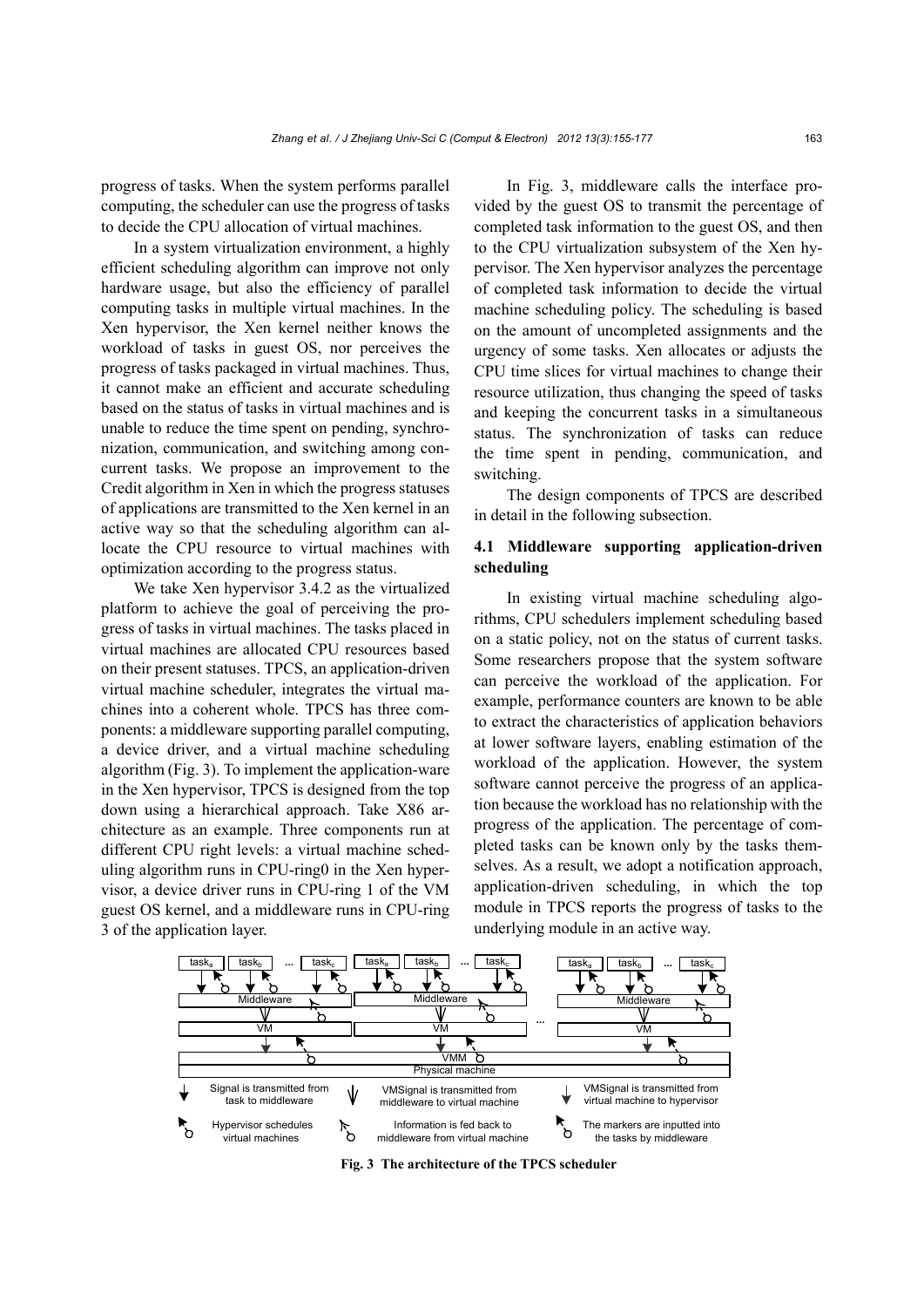We have developed a middleware supporting application-driven scheduling in guest OS to perceive the progress of an application. The middleware has three functions:

1. Inputting progress markers into threads of tasks

The middleware inputs the progress markers of scheduling information into the threads of tasks to obtain the progress status from the threads of tasks at some key time points. Progress markers are collected via signals. Each signal is a tuple with two elements, signal=(taskid, mark), in which taskid, the identifier of a subtask, can be taken to compute the present location of parallel computing, and mark is labeled as the progress of this subtask. The signals are constructed in subtasks scanned by middleware periodically.

2. Progress information management for tasks

The middleware, as a daemon in guest OS with the task information, runs when its hosted virtual machine starts. After the tasks in taskSet are mapped into the virtual machines, the middleware describes the task information of taskSet as a tuple with two elements, Taskinfo=(tasks, relationship), in which, tasks is the set of subtasks in parallel computing, and relationship reflects the relation among these subtasks. For all task $\in$ tasks, task=(taskID, workload, Markquantity, dynamicinfo), taskid is the identifier of a subtask, workload is an estimation of the assignments for this subtask, and Markquantity is the quantity of markers, that is the number of times of inputting progress marks. Dynamicinfo, a group of dynamic data for subtasks, can be described as dynamicinfo= (loadtime, previoustime, finishworkload, state), where loadtime is the time loading the subtask, previoustime is the time receiving the last signal, and finishworkload is the assignment completed in the last signal, and state describes the status of subtasks, such as preparing, completed, or running state.

3. Transmitting the progress signals to guest OS

To implement the signal transmission of progress marks, we define two concepts for progress status: first, the percentage of tasks completed denoted by Rate, and second, the time to complete a unit task denoted by TimeRate.

**Definition 1** (Rate) The proportion of tasks completed, Rate, is the ratio of the number of completed assignments to the number of all assignments for tasks. The Rate is divided into the rate for the current task and the rate for the concurrent task set, denoted by thisRate and allRate, respectively. The current task refers to the recent task scanned by the middleware, and the concurrent task set refers to the set of tasks run concurrently with the current task in taskSet. In our design, allRate can be computed according to the properties of finishworkload in task.Dynamicinfo and the workload of task in Taskinfo, but thisRate needs only the location of the progress mark for the current task:

thisRate = Currenttask.workload 
$$
\times
$$
 signal.mark/ Currenttask.Markquantity. (1)

**Definition 2** (TimeRate) The time to complete a unit task, TimeRate, is the ratio of the time to complete assignments for each task. It is also divided into the TimeRate for the current task and the TimeRate for the concurrent task set, denoted by thisTimeRate and allTimeRate, respectively.

In determining the task progress, we compare allTimeRate with thisTimeRate to determine the speed of the current task relative to the concurrent task set, thereby deciding the urgency of the current task in the progress of the synchronization process, and providing a reference for the Xen system to schedule the virtual machines.

The middleware scans the statuses of tasks periodically, and if it does not receive a signal for a long time, it judges whether a deadlock exists in the system (Govindan *et al*., 2007). Otherwise, the signal is collected and processed by algorithm VSTA (Fig. 4).

The time points to execute VSTA are as follows: (1) the time before the running of the first subtask, (2) the time after the running of the last subtask, (3) the time before the running of each subtask, (4) the time after the running of each subtask, and (5) the period of time in the interval between the running of subtasks.

The input values of the VSTA algorithm are Taskinfo and signal, where Taskinfo is created automatically after the tasks are mapped into virtual machines in TPCM. The signal is obtained via the communication among threads when the middleware scans threads of tasks. The output value of this algorithm is a tuple VMsignal=(leftWorkload, allTimeRate, thisLeftWorkload, thisTimeRate), in which left-Workload is the average uncompleted assignment for all tasks paralleling with the current task, allTimeRate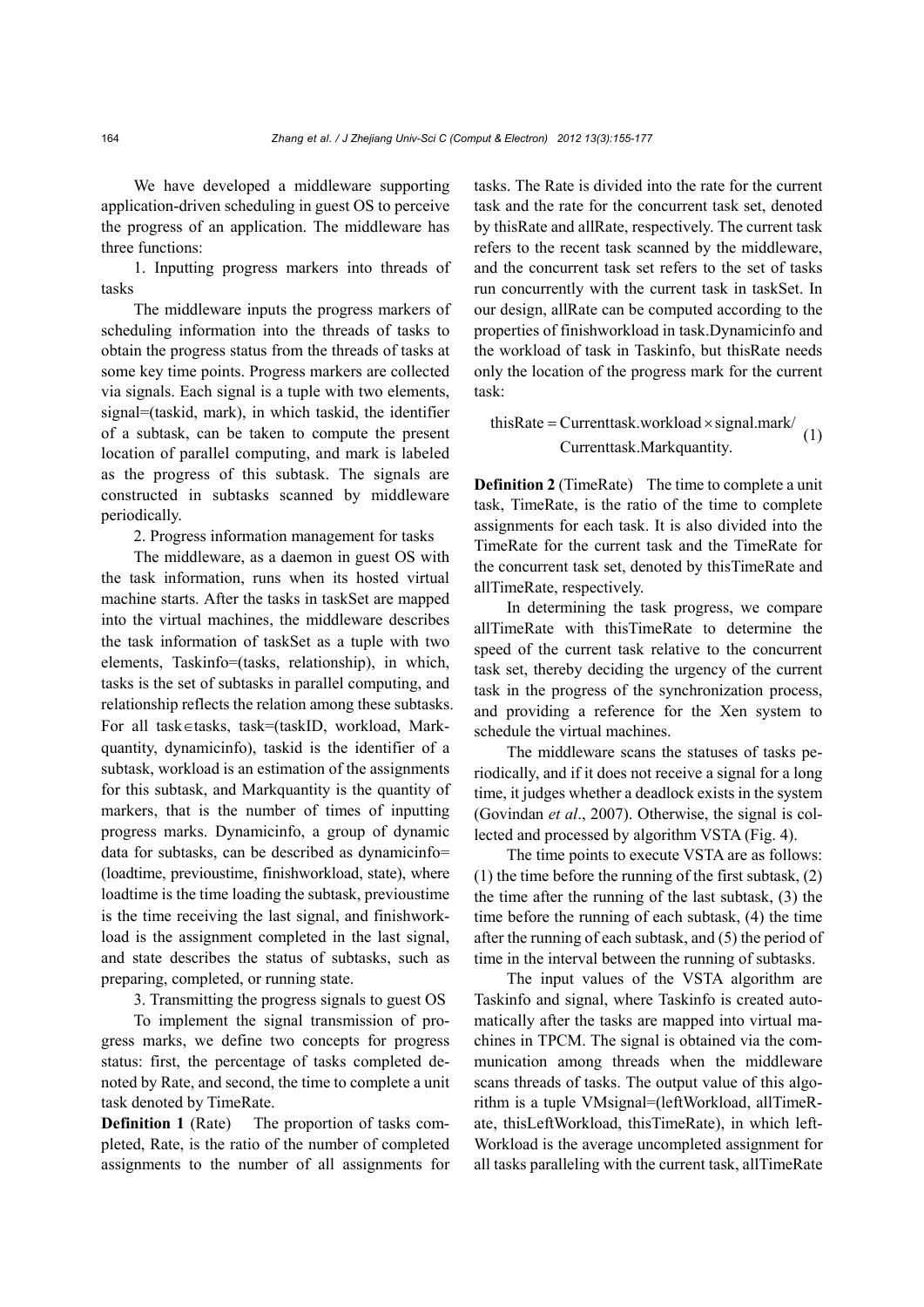| Input: Taskinfo, signal                                            |                                          |  |  |  |  |  |  |
|--------------------------------------------------------------------|------------------------------------------|--|--|--|--|--|--|
| Output: VMsignal                                                   |                                          |  |  |  |  |  |  |
| Currenttask-getTaskbySignaltaskID(Taskinfo,<br>1                   |                                          |  |  |  |  |  |  |
| Signal.taskID);                                                    |                                          |  |  |  |  |  |  |
| Define coTaskset as the set of tasks paralleling<br>$\overline{c}$ |                                          |  |  |  |  |  |  |
| with Currenttask;                                                  |                                          |  |  |  |  |  |  |
| coTaskset.add(Currenttask);                                        |                                          |  |  |  |  |  |  |
| Foreach (task in Taskinfo.tasks)                                   |                                          |  |  |  |  |  |  |
| 5<br>If (Currenttask⊕task or Currenttask⊗task)                     |                                          |  |  |  |  |  |  |
| 6<br>coTaskset.add(task);                                          |                                          |  |  |  |  |  |  |
| 7<br>Endif                                                         |                                          |  |  |  |  |  |  |
| 8<br>Endfor                                                        |                                          |  |  |  |  |  |  |
| 9<br>saveDynamicInfo(Currenttask);                                 |                                          |  |  |  |  |  |  |
| // for use in next scanning time                                   |                                          |  |  |  |  |  |  |
| 10<br>finishtime $\leftarrow 0$ ;                                  |                                          |  |  |  |  |  |  |
| 11<br>allworkload←0;                                               |                                          |  |  |  |  |  |  |
| 12<br>finishworkload $\leftarrow 0$ ;                              |                                          |  |  |  |  |  |  |
| 13<br>Foreach (task in coTaskset) {                                |                                          |  |  |  |  |  |  |
| 14<br>allworkload+←task.workload;                                  |                                          |  |  |  |  |  |  |
| 15<br>finishworkload+«task.dynamicinfo.                            |                                          |  |  |  |  |  |  |
| finishworkload;                                                    |                                          |  |  |  |  |  |  |
| 16<br>finishtime+←sytemtime-task.dynamicinfo.                      |                                          |  |  |  |  |  |  |
| loadtime;                                                          |                                          |  |  |  |  |  |  |
| 17<br>Endfor                                                       |                                          |  |  |  |  |  |  |
| 18                                                                 | leftWorkload-allworkload-finishworkload; |  |  |  |  |  |  |
| 19<br>thisLeftworkload—Currenttask.workload-                       |                                          |  |  |  |  |  |  |
| Currenttask.Dynamicinfo.finishworkload;                            |                                          |  |  |  |  |  |  |
| 20<br>allRate-finishworkload/allworkload;                          |                                          |  |  |  |  |  |  |
| 21<br>thisRate<-Currenttask.workload×signal.mark/                  |                                          |  |  |  |  |  |  |
| Currenttask.markquantity;                                          |                                          |  |  |  |  |  |  |
| 22<br>allTimeRate←finishtime/allRate;                              |                                          |  |  |  |  |  |  |
| 23<br>thisTimeRate<--(systemtime--Currenttask.                     |                                          |  |  |  |  |  |  |
| dynamicinfo.loadtime)/thisRate;                                    |                                          |  |  |  |  |  |  |
| leftWorkload<br>-leftWorkload/coTaskset.count;                     |                                          |  |  |  |  |  |  |
| 25<br>VMsignal←VMsignal(leftWorkload, allTimeRate,                 |                                          |  |  |  |  |  |  |
| thisLeftworkload, thisTimeRate);                                   |                                          |  |  |  |  |  |  |

**Fig. 4 Virtual machine signal transmitting algorithm (VSTA)** 

is the time rate of all completed tasks in the whole process, thisLeftWorkload is the uncompleted assignments for the current task, and thisTimeRate is the time rate of a completed assignment for the current task in recent time.

Besides the two parameters of timeRate and thisTimeRate (which reflect the synchronization requirement based on the urgency of tasks discussed above), the output of algorithm VSTA includes two other parameters, thisLeftWorkload and leftWorkload, which are the remaining assignments of the current task and the average remaining assignments of the concurrent tasks set, respectively. The value of thisLeftWorkload is the total assignment minus completed assignments for the current task. The left-Workload is the mean value of thisLeftWorkload for all tasks in concurrent status. These two parameters reflect the general conditions based on the uncompleted assignments. We compute these values, because the relativities between thisLeftWorkload and leftWorkload provide another reference for the Xen system scheduling the virtual machines.

The essential points of VSTA: based on collecting the concurrent task set for the current task, the progress of the current task is compared to that of the concurrent task set. VSTA computes the total assignments of tasks in the concurrent task set, completed assignments of tasks, and the time consumption, to enable calculation of the remaining assignment of tasks (thisLeftWorkload and leftWorkload), the percentage of assignments completed (thisRate and allRate), and the completion time of a unit task (allTimeRate and thisTimeRate). They are packaged into a VMsignal transmitting into the guest OS.

In row 1 of VSTA (Fig. 4), the function get-TaskbySignaltaskID gets the current task named Currenttask from taskid. In rows 2–8, the concurrent subtasks are identified by traversing the tasks in Taskinfo and are named coTaskset from the current task (Fig. 5). In row 9, the function saveDynamicInfo saves the dynamicinfo of the current task. In rows 10–17, coTaskset is taken to compute the time consumption of the whole process. In rows 18–21, the completed and uncompleted assignments are computed, and then, in rows 22–23, allTimeRate and thisTimeRate are determined. In row 24, the average remaining assignments of coTaskset is computed. In row 25, VMsignal is constructed and the system-call provided by guest OS transmits the VMsignal into the kernel of guest OS, and then passes it to the Xen hypervisor.



**Fig. 5 coTaskset in the concurrent state of a virtual machine** 

For several tasks, task<sub>1</sub>, task<sub>2</sub>, ..., task<sub>n</sub>, we can input mark<sub>1</sub>, mark<sub>2</sub>, ..., mark<sub>n</sub> because of their different workloads (Fig. 5). Thus, when the middleware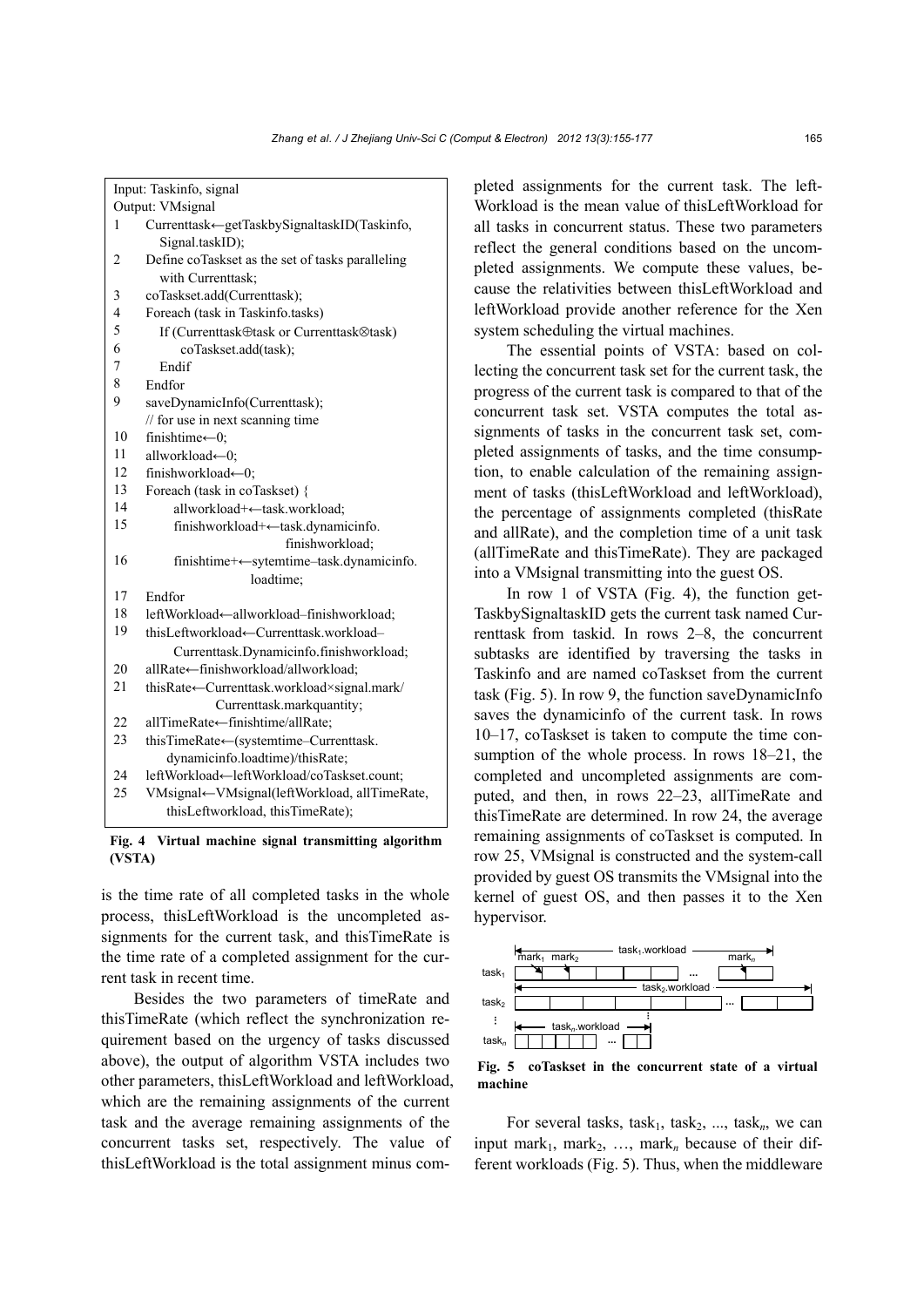scans the tasks, we can determine the progress of the current task via the mark of signal. Therefore, VSTA implements the perception of task progress.

# **4.2 Device driver in the guest OS kernel**

Virtual machine scheduling is carried out by a CPU virtualization subsystem in the Xen hypervisor based on progress signals. VMsignal must be transmitted to the CPU virtualization subsystem through hyper-call, because hyper-call is the only way to switch to the Xen kernel from top layers. But middleware in CPU-ring 3 is not entitled to request the hyper-call in X86 architecture. We cannot submit VMsignal into the Xen hypervisor in CPU-ring 0 directly, but we can use the hyper-call indirectly. In our design, VMsignal is transmitted into guest OS in CPU-ring 1 first, and then a hyper-call is called in guest OS to switch to the Xen hypervisor in CPUring 0.

We have designed a special device driver named vmscmd in the guest OS kernel to complete this work in the same way as a device driver in a Linux operation system. We complete this operation with the help of system-call ioctl(), and the service routine of ioctl() in the Linux kernel is sys\_ioctl() provided by file operation in vmscmd. The function vmscmd ioctl is completed as shown in Fig. 6.

| Function vmscmd ioctl(*inode,*file, cmd, data)         |
|--------------------------------------------------------|
| $\{ switch(cmd)\}$<br>1                                |
| 2<br>case IOCTL VMSCMD VMscheduling: {                 |
| 3<br>vmscmd hypercall hypercall;                       |
| $\overline{4}$<br>If (copy from user(&hypercall, data, |
| sizeof(hypercall)))                                    |
| 5<br>return - EFAULT;                                  |
| 6<br>asm volatile (                                    |
| "pushl %%ebx; pushl %%ecx; pushl %%edx;"<br>7          |
| 8<br>"Movl 8(%%eax), %%ebx;"                           |
| 9<br>"Movl 16(%%eax), %%ecx;"                          |
| "Movl 24(%%eax), %%edx;"<br>10                         |
| "Movl (%%eax), %%eax;"<br>11                           |
| "shll \$5, %%eax;"<br>12                               |
| 13<br>"addl \$hypercall page, %%eax;"                  |
| "call *%%eax;"<br>14                                   |
| "popl %%ebx; popl %%ecx; popl %%edx;"<br>15            |
| : "=a" (ret): "0"(&hypercall): "memory";<br>16         |
| 17                                                     |
| 18<br>break; $\}$                                      |
| 19<br>$\ldots$                                         |
| 20<br>₹                                                |

**Fig. 6 Function: vmscmd\_ioctl** 

The function vmscmd ioctl is the pointer of ioctl() in file\_operation. The input parameters of vmscmd ioctl are \*inode, \*file, cmd, and data, which have been determined by VZlinux 2.6.48 source files.

The essential points of vmscmd\_ioctl: We define a new command code in ioctl, IOCTL\_VMSCMD\_ VMscheduling. In this code, the function copy\_from\_ user() obtains VMsignal from middleware and saves it into a variable hypercall. The data type of hypercall is a struct of vmscmd\_hypercall including two elements: op, the command line of hyper-call, and arg[4], four parameters of hyper-call.

In rows 1–20, a new branch IOCTL\_VMSCMD\_ VMscheduling is added to the function of hyper-call \_HYPERVISOR\_VCPU\_OP, a hyper-call designed for a CPU virtualization subsystem. In this new branch, the function copy\_from\_guest() is called to transmit the value of hypercall into the CPU virtualization subsystem of the Xen hypervisor, as the input of the virtual machine scheduling algorithm discussed in Section 4.3. In row 14, vmscmd completes the work of calling the hyper-call through a jump instruction 'call \*%%eax'.

We implement vmscmd in the guest OS kernel via system-call based on VZlinux 2.6.48 for Xen 3.3. In our design, vmscmd is loaded by the function module init() after the guest OS kernel starts.

#### **4.3 Virtual machine scheduling algorithm**

## 4.3.1 Algorithm design

The virtual machine scheduling algorithm first receives VMsignal from guest OS, and then allocates the CPUs based on task progress information. Related work shows that, if virtual machines have the same right to use the space of CPUs, CPUs would be allocated via time slices. A virtual machine scheduling algorithm requires the determination of the time slices of CPUs based on round-robin to decide the credit values of VCPUs in the next execution cycle. The execution cycle, as a fixed value in systems and named  $\Delta t$  in our study, is the time that the Xen hypervisor takes to traverse all virtual machines.

Here we discuss mainly the determination of the time slices. When a CPU clock interrupt occurs in systems, the CPU scheduler decides the time slices of virtual machines in the next execution cycle. If the time slices do not need to change, the virtual machines are scheduled in the next execution cycle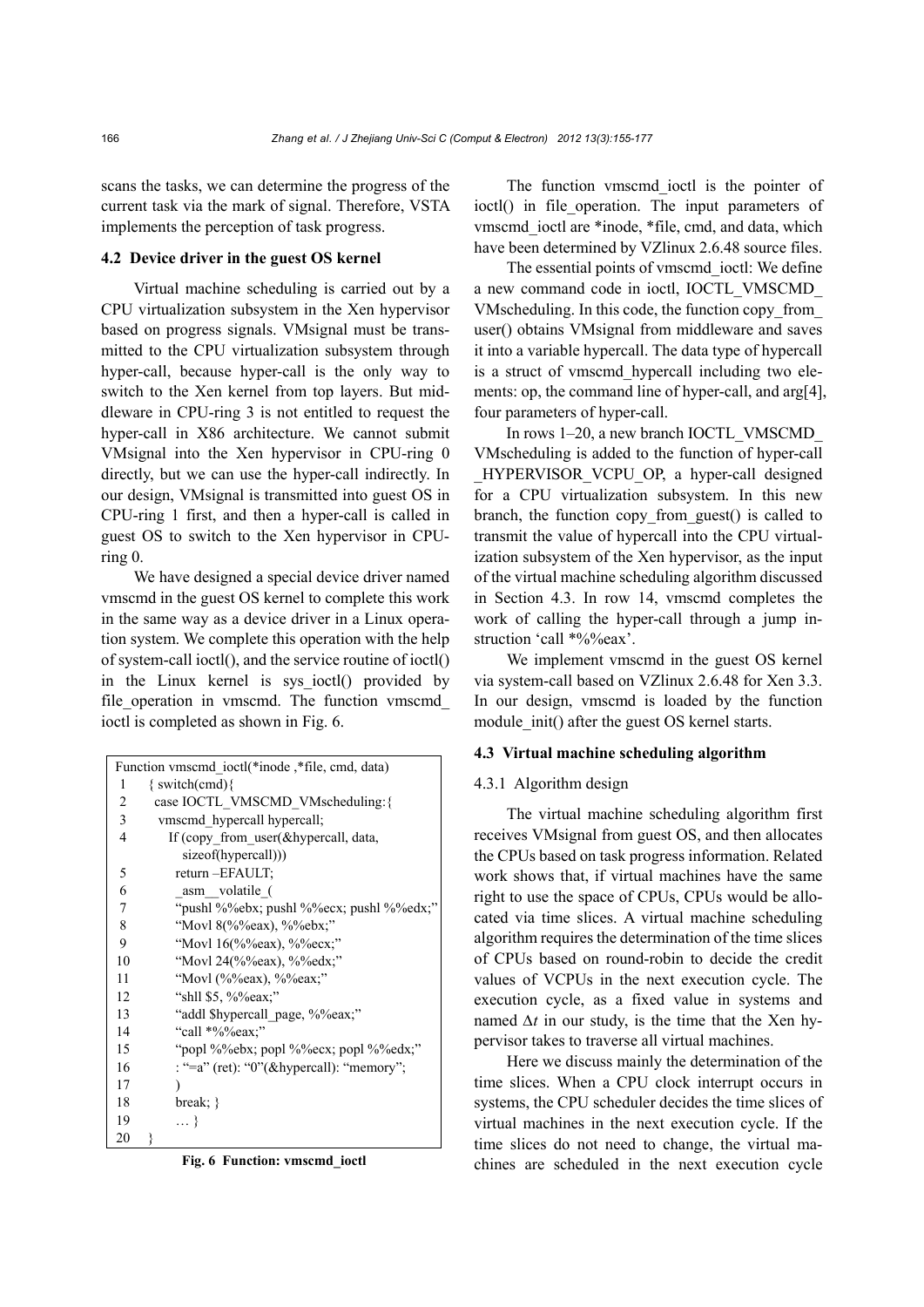according to the current distribution of time slices. Otherwise, the virtual machine scheduling algorithm (VSA) (Fig. 7) is called immediately. The CPU virtualization subsystem summarizes and stores the VMsignal into a special data structure to determine the time slices in the next execution cycle. We define VMinfo as this structure for managing the static and dynamic information for all currently active virtual machines, as the base of time slices for Xen in different execution cycles.

VMinfo is a tuple with three elements, VMinfo= (vms, lwl, tr), where vms is the set of virtual machines in the Xen hypervisor, lwl is the maximum limited load of this system, and tr is the maximum assignment allowed in this system. For all vm $\in$  vms, vm={signal, schedulerate, timeslice}, signal is the structure used to save VMsignals received from guest OS, schedulerate describes the proportion of time slices in the Xen hypervisor (schedulerate $\in [0, 1]$ ), and timeslice is the proportion of the time slices for virtual machine vm in the next execution cycle.

Timeslices, as an element of VMinfo, is refreshed by VSA continuously. The latest value is taken as the basis to calculate the credits for VCPUs in virtual machines. In the Credit algorithm of the Xen hypervisor, the credit value of a VCPU decides the occupied frequency that this VCPU takes to the CPU. The CPU virtualization subsystem implements dynamic scheduling based on the progress of tasks in virtual machines by refreshing the values of VMinfo and credit.

We now discuss VSA in detail. The input parameters of VSA are the execution cycle *∆t* and VMinfo. The output of VSA is virtual machine scheduling information named VMinfo′ in the next execution cycle.

The essential points of VSA: VSA analyzes VMinfo to decide the virtual machine scheduling policy. There are two policies to calculate the time slices. Policy 1 is virtual machine scheduling in general conditions based on the uncompleted assignments. Policy 2 is virtual machine scheduling with a synchronization requirement based on the urgency of tasks. TimeRate represents the time to complete a unit task, which can embody the total progress of concurrent tasks in virtual machines. Thus, it can decide the virtual machine scheduling policy that Xen adopts. The policy is determined by the deviation between the

| Input: $\Delta t$ , VMinfo |                                                                       |  |  |  |  |  |  |
|----------------------------|-----------------------------------------------------------------------|--|--|--|--|--|--|
| Output: VMinfo'            |                                                                       |  |  |  |  |  |  |
| 1                          | currentvm←VMinfo.vms.currentvm;<br>// obtain current virtual machines |  |  |  |  |  |  |
| 2                          | Policy $\leftarrow$ 1; // the default value is virtual machine        |  |  |  |  |  |  |
|                            | // scheduling based on the urgency of tasks                           |  |  |  |  |  |  |
| 3                          | Foreach (vm in VMinfo.vms)                                            |  |  |  |  |  |  |
| 4                          | If (abs(vm.signal.timerate-getAvgTasksTimeRates                       |  |  |  |  |  |  |
|                            | (VMinfo))>VMinfo.tr)                                                  |  |  |  |  |  |  |
| 5                          | Policy $\leftarrow$ 2; // virtual machine scheduling                  |  |  |  |  |  |  |
|                            | // based on the assignment uncompleted                                |  |  |  |  |  |  |
| 6                          | Endif                                                                 |  |  |  |  |  |  |
| 7                          | Endfor                                                                |  |  |  |  |  |  |
| 8                          | If (Policy=1) // virtual machine scheduling based                     |  |  |  |  |  |  |
|                            | // on the urgency of tasks                                            |  |  |  |  |  |  |
| 9                          | If (currentVm.signal.thisLeftWorkload>                                |  |  |  |  |  |  |
|                            | currentVm.signal.leftWorkload                                         |  |  |  |  |  |  |
|                            | &&currentVm.signal.thisLeftWorkload>=                                 |  |  |  |  |  |  |
|                            | VMinfo.lwl)                                                           |  |  |  |  |  |  |
| 10                         | currentvm.schedulerate←100%;                                          |  |  |  |  |  |  |
| 11                         | Foreach (vm in VMinfo.vms)                                            |  |  |  |  |  |  |
| 12                         | If $(vm\infty$ currentvm)                                             |  |  |  |  |  |  |
| 13                         | Vm.schedulerate $\leftarrow$ 0%;                                      |  |  |  |  |  |  |
| 14                         | Endif                                                                 |  |  |  |  |  |  |
| 15                         | Endfor                                                                |  |  |  |  |  |  |
| 16                         | Else                                                                  |  |  |  |  |  |  |
| 17                         | sum $\leftarrow 0$ :                                                  |  |  |  |  |  |  |
| 18                         | Foreach (vm in VMinfo.vms)                                            |  |  |  |  |  |  |
| 19                         | Sum+←Vm.signal.leftWorkload;                                          |  |  |  |  |  |  |
| 20                         | Endfor                                                                |  |  |  |  |  |  |
| 21                         | Foreach (vm in VMinfo.vms)                                            |  |  |  |  |  |  |
| 22                         | vm.schedulerate-vm.signal.                                            |  |  |  |  |  |  |
|                            | leftWorkload/sum;                                                     |  |  |  |  |  |  |
| 23                         | Endfor                                                                |  |  |  |  |  |  |
| 24                         | Endif                                                                 |  |  |  |  |  |  |
| 25                         | Else                                                                  |  |  |  |  |  |  |
| 26                         | sum $\leftarrow 0$ ;                                                  |  |  |  |  |  |  |
| 27                         | Foreach (vm in VMinfo.vms)                                            |  |  |  |  |  |  |
| 28                         | sum+ ← vm.signal.timerate;                                            |  |  |  |  |  |  |
| 29                         | Endfor                                                                |  |  |  |  |  |  |
| 30                         | Foreach (vm in VMinfo.vms)                                            |  |  |  |  |  |  |
| 31                         | vm.schedulerate<br>-schedulerate computed                             |  |  |  |  |  |  |
|                            | using Eq. $(2)$ ;                                                     |  |  |  |  |  |  |
| 32                         | Endfor                                                                |  |  |  |  |  |  |
| 33                         | Endif                                                                 |  |  |  |  |  |  |
| 34                         | Foreach (vm in VMinfo.vms)                                            |  |  |  |  |  |  |
| 35                         | vm.timeslice←vm.schedulerate*∆t;                                      |  |  |  |  |  |  |
| 36                         | Endfor                                                                |  |  |  |  |  |  |
| 37                         | Sort VMinfo.vms order by vm.timeslice desc;                           |  |  |  |  |  |  |
| 38                         | Determine the credit value for all VCPUs based on                     |  |  |  |  |  |  |
|                            | their vm.timeslice:                                                   |  |  |  |  |  |  |

**Fig. 7 Virtual machine scheduling algorithm (VSA)**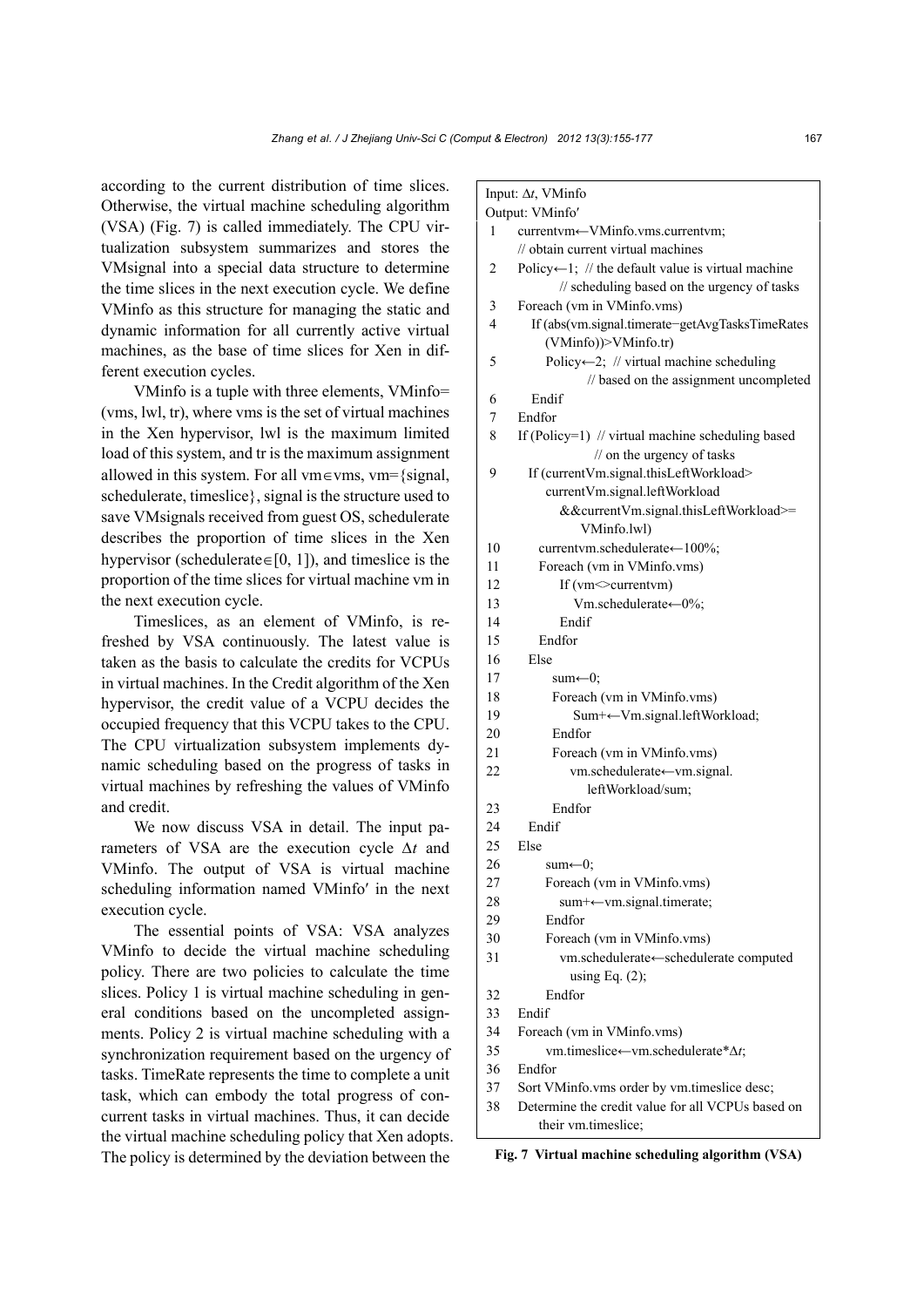TimeRate of tasks in the current virtual machine and the average TimeRate of tasks in this physical machine. In our design, different virtual machine scheduling policies lead to different occupied frequencies (schedulerate and credit) in the next execution cycle.

We divide Policy 1 into two conditions: firstly, schedulerate is determined by the comparison between the remaining assignments of the current virtual machine and the average remaining assignments of virtual machines in the host. If the former is greater than the latter and also greater than the maximum limited load of the system (VMinfo.lwl), then the current virtual machine will be scheduled to run in the next executable cycle and others must stop running, because the remaining assignment of the current virtual machine is so great that it has exceeded the limit of the system and is far behind the tasks in parallel status. Otherwise, the second method is adopted; that is, the proportion of the remaining assignments of the current virtual machine in all assignments of virtual machines is taken as schedulerate. These two methods can ensure the system proceeds synchronously with the tasks in virtual machines.

With Policy 2, schedulerate is decided by the TimeRate in all virtual machines. We define it as

schdulerate<sub>i</sub> = [max(Vm.signal.TimeRate)  
\n
$$
+ min(Vm.signal.TimeRate)\n
$$
- Vm_i.signal.TimeRate]
$$
\n(2)

\n
$$
\cdot \left( \sum Vm.signal.TimeRate \right)^{-1}.
$$
$$

Eq. (2) shows that, the greater is the TimeRate in a virtual machine, the lower is the schedulerate, because a high TimeRate means the virtual machine is ahead of schedule. Then, the speed decreases in the next executable cycle to implement the synchronization among tasks.

As the schedulerate is defined as the ratio of time slices (schedulerate  $\in$  [0, 1]), the timeslice can be determined by multiplying *∆t* by the schedulerate after the schedulerate is calculated.

In rows 1–7 of the VSA (Fig. 7), we set the default virtual machine scheduling policy as Policy 1. Then, the function getAvgTasksTimeRates computes the average progress of tasks. If the deviation between the TimeRate of tasks in the current virtual machine and the TimeRate of concurrent tasks in this physical

machine is greater than the maximum assignment allowed in this system, VSA will adopt Policy 2.

In rows 8–24, the algorithm takes the virtual machine scheduling in general conditions, in which the remaining task assignments directly affect the proportion of the time slices. In row 9, if the remaining assignments are greater than VMinfo.lwl, this virtual machine will be scheduled with the schedulerate=100% and the other virtual machines are set at 0% in the next execution cycle. Otherwise, the ratios among these remaining assignments decide their schedule-rate in the next execution cycle.

In rows 25–33, the algorithm takes the virtual machine scheduling with synchronization requirements, in which the urgency of tasks directly affects the proportion of the time slices. We aim to exchange the completion time of virtual machines with CPU resources, so more resources will be allocated to urgent tasks so as to reduce the pending time of slower tasks to implement the balance of all tasks.

In rows 34–35, the proportions of time slices in the next execution cycles are determined, in which fewer time slices will be allocated to the virtual machines with forward progress.

In row 37, the virtual machines are sorted by their time slices and form a queue for VCPU scheduling.

In row 38, the algorithm determines the credit values of VCPUs. We implement this algorithm in the Xen hypervisor, in which the scheduling unit is the credit of a VCPU. To ensure fairness and flexibility, each virtual machine is set the same quantity of VCPUs and CPUs, and we let each VPCU map to a different CPU. In this way, each virtual machine has the same right to occupy CPUs. The VCPUs occupy CPUs according to their credit values. Thus, the credit value of each VCPU is adjusted in the VSA algorithm based on the time slice of virtual machines in their execution cycles. As a result, the credit value is taken to determine the usage that a VCPU occupies in a CPU in an execution cycle.

### 4.3.2 Algorithm implementation

The VSA is implemented in the Xen CPU virtualization subsystem by changing the source code of Xen 3.3, and then it is defined as the scheduler sched\_vsa\_def. Meanwhile, VSA is set as a default algorithm saved in the variable opt\_sched (Fig. 8).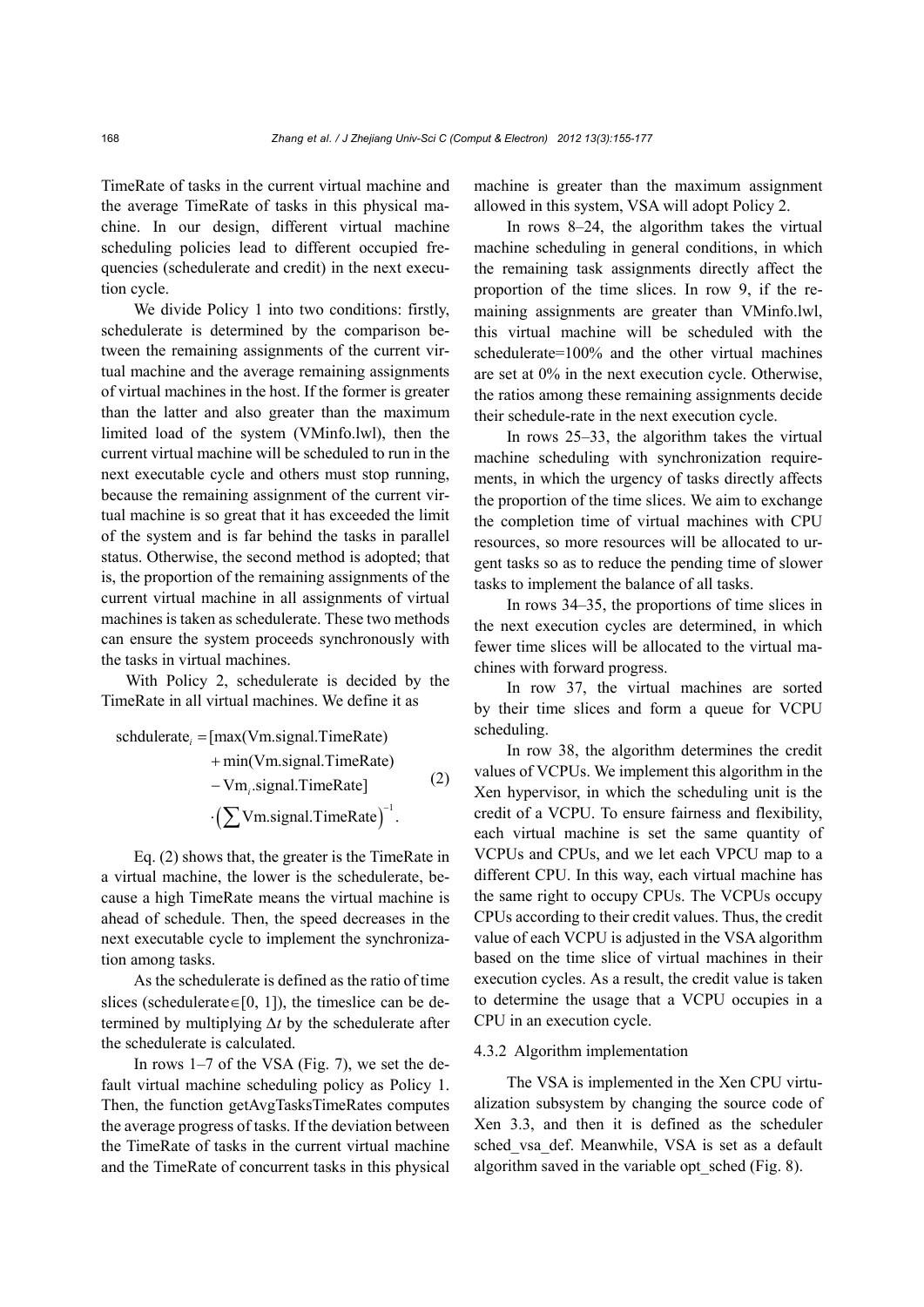// xen/com/schedule.c 55-61 static char opt\_sched[10]="vsa"; extern structure scheduler sched\_bvt\_def; extern structure scheduler sched\_sedf\_def; extern structure scheduler sched\_credit\_def; extern structure scheduler sched\_vsa\_def; static struct scheduler \*schedulers[]={ &sched\_bvt\_def, &sched\_sedf\_def, &sched\_credit\_def, &sched\_vsa\_def, Null};

**Fig. 8 Definition of the CPU scheduling algorithm** 

The interfaces of sched\_vsa\_def are composed of some properties such as 'char \*name' and 12 functions such as  $'(*init)(void)'$ , among which the most important is the function 'struct task\_slice(\*do\_ schedule)(s\_time\_t)' which implements VSA.

When the Xen hypervisor starts, VSA is initialized by the function init idle domain. The function scheduler init obtains the current scheduler by comparing opt sched and schedulers[]. Then, the macro SCHED OP is called to initialize sched vsa def. VMinfo is defined by its initialization function sched vsa def. The vms in VMinfo=(vms, lwl, tr) is collected and saved in the Xen hypersvisor. lwl and tr are appointed the constants in the source codes of Xen 3.3, which can be adjusted by the hyper-call \_HYPERVISOR\_VCPU\_OP. In vm={signal, schedulerate, timeslice} of vms, we change the hyper-call \_HYPERVISOR\_VCPU\_OP to construct a VMsignal, and then transmit the VMsignal into the vm.signal in VSA. The starting values of schedulerate and timeslice are set as 0 in our experiments.

# **5 Experimental evaluations**

Based on the source codes of Xen 3.3 and VZlinux 2.6.18, we have developed a prototype system in the desktop operation system Fedora core 12.0. We constructed a development environment in Eclipse for Linux by using a GCC compiler and C language. The machine was a PC with Intel Core 2, 2.8 GHz CPU, 2 GB DDR RAM, PAE, and a 160 GB hard disk.

First, we implemented TPCM, and obtained three key components of TPCS. Then we developed source codes which were deployed into a testing environment to verify their effectiveness. This testing environment was built on a pair of two-socket servers,

with each socket having four Intel Xeon 1.6 GHz CPUs. One server had 4 GB DDR RAM and the other had 2 GB DDR RAM. The two servers were connected by a 1000 Mb/s Ethernet network. We used Linux 2.6.18 with Xen 3.3 as the operation system. The storage was exported to a migrated VM from a file system image, which was accessed via the Network File System (NFS) protocol. We pre-installed Red Hat Enterprise Linux 5 as the guest OS in VMs. After determining the reliability of the prototype system, we built them on a larger cluster to make system evaluations.

## **5.1 TPCM evaluation**

5.1.1 Mapping efficiency with different parameter settings

Here we describe an example used to evaluate the virtual machine mapper TPCM and scheduler TPCS presented in this paper. We take the simulation of a cold flow impulsive experiment for a car engine (CFIE) as the instance. CFIE is a typical coupling process which considers the relations affecting flow field and structure. The CFIE project was constructed by three subprojects with 22 subtasks. Massively parallel computing was found to exist in these 22 subtasks after analyzing their requirements. The taskSet is shown in Fig. 9.



**Fig. 9 Construction of parallel computing tasks** 

Based on the description of the parallel computing tasks, the subtasks in taskSet are described by their assignments and the relationships between them are identified as serial, parallel, indirect, or connectionless. To adapt to the threshold of inputting parameters in algorithm VMMA, the assignments of tasks are normalized to (0, 1].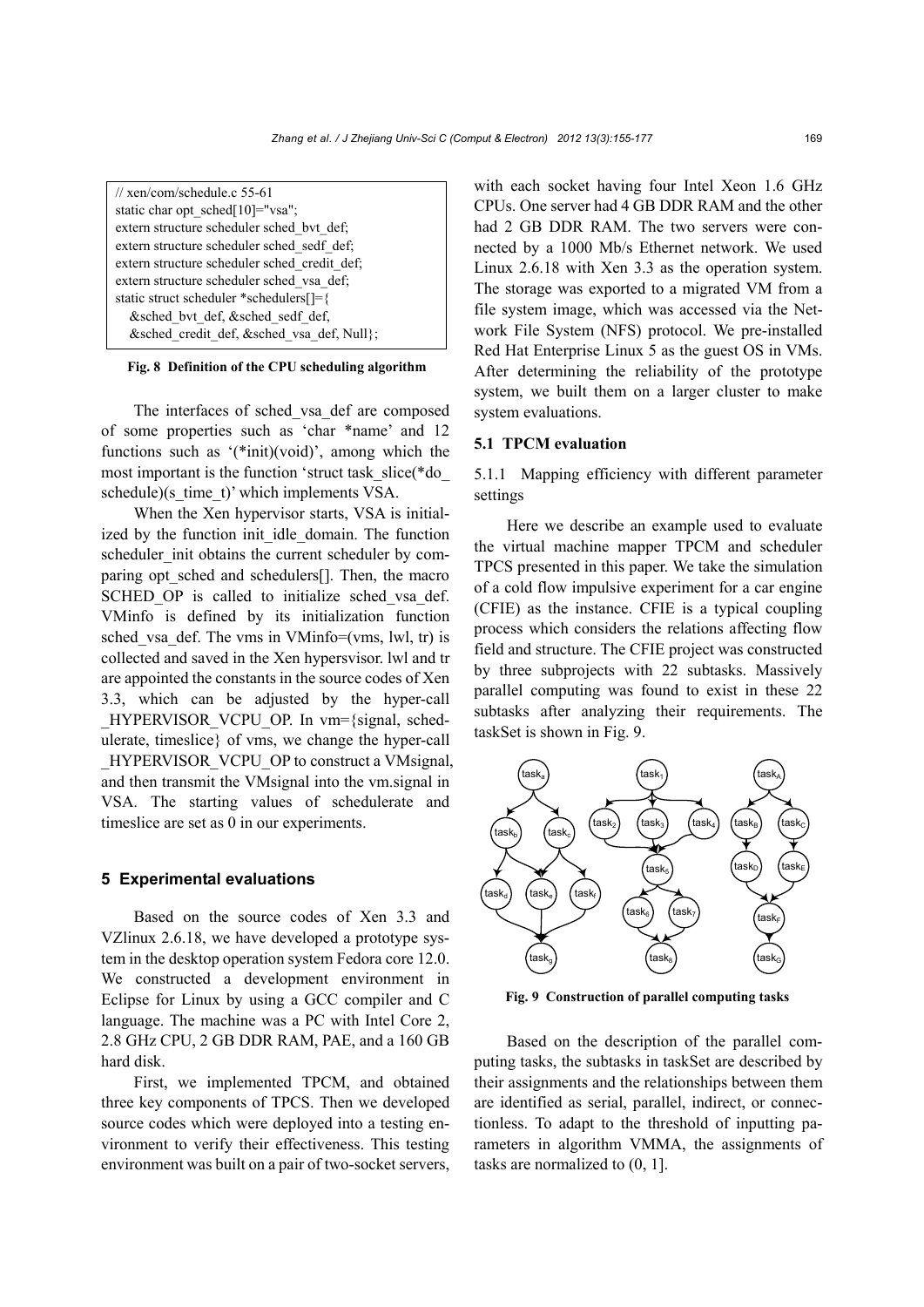We completed the mapping from tasks to virtual machines using VMMA. First, we used two hosts to make an evaluation, so PMS.count was set as 2. Based on the performances of the hardware, the quantity of virtual machines was limited to 4. To produce a higher efficiency, we set *ε*=3<4. Any group of parameters *ξ*, *ς*, *Ф* would produce a different value of 'index' (an average number of virtual machines) in algorithm VMMA. A higher *ξ* refers to a higher demand in a virtual machine combination. Therefore, it is very difficult to combine the virtual machines. A higher *ς* refers to a lower demand in a virtual machine combination. Therefore, it is easy to combine the virtual machines. A higher *Ф* refers to a lower demand to load balance in servers. Therefore, it is also easy to deploy the virtual machines. If we set different inputting values of *ξ*, *ς*, *Ф* to VMMA, different outputs would be shown after CFIE runs.

The values of 'index' meet the features of VMMA in virtual machine combination (Table 1). The data in

the column headed 'weights of assignments in virtual machines' show that VMMA can maintain the load balance among virtual machines and physical machines. According to the characteristics of parallel computing among virtual machines and the quantity of physical machines in clusters, we set the input values of parameters in VMMA as PMS.count=2, *ε*=3, *ξ*=0.1, *ς*=0.9, *Ф*=0.2. We chose such settings for two reasons: first, too many virtual machines in a physical machine would increase the complexity of management and lead to a higher overhead in synchronization, communication, and switching. Therefore, the quantity of virtual machines was set as 6. Second, the performance of one server is better than the other because of its greater DDR RAM, so the weights of their assignments were set as 0.56:0.44. Based on such parameters, the mapping from tasks to virtual machines after VMMA runs is shown in Fig. 10. We conclude that TPCM is very effective for solving the mapping of tasks to virtual machines.

| $\boldsymbol{\xi}$ | $\varsigma$ | Ф   | Index          | Weights of assignments in virtual machines                             | Weights of assignments<br>in physical machines |
|--------------------|-------------|-----|----------------|------------------------------------------------------------------------|------------------------------------------------|
| 0.1                |             | 0.1 | $10\,$         | 0.09, 0.13, 0.06, 0.10, 0.14, 0.08, 0.14, 0.08, 0.07, 0.11             | 0.52, 0.48                                     |
|                    | 0.7         | 0.2 | 10             | 0.11, 0.13, 0.09, 0.09, 0.11, 0.09, 0.10, 0.07, 0.11, 0.10             | 0.53, 0.47                                     |
|                    |             | 0.3 | 10             | 0.12, 0.08, 0.11, 0.10, 0.09, 0.11, 0.10, 0.12, 0.08, 0.10             | 0.50, 0.51                                     |
|                    |             | 0.1 | 8              | 0.19, 0.06, 0.11, 0.08, 0.18, 0.08, 0.13, 0.18                         | 0.44, 0.57                                     |
|                    | $0.8\,$     | 0.2 | 8              | 0.08, 0.16, 0.16, 0.10, 0.10, 0.08, 0.17, 0.15                         | 0.50, 0.50                                     |
|                    |             | 0.3 | 8              | 0.14, 0.12, 0.12, 0.13, 0.12, 0.14, 0.12, 0.12                         | 0.51, 0.50                                     |
|                    |             | 0.1 | 6              | 0.15, 0.14, 0.18, 0.22, 0.16, 0.16                                     | 0.47, 0.54                                     |
|                    | 0.9         | 0.2 | 6              | 0.20, 0.13, 0.23, 0.18, 0.12, 0.15                                     | 0.56, 0.44                                     |
|                    |             | 0.3 | 6              | 0.17, 0.17, 0.17, 0.18, 0.16, 0.14                                     | 0.51, 0.48                                     |
|                    |             | 0.1 | $\overline{4}$ | 0.34, 0.19, 0.28, 0.18                                                 | 0.53, 0.46                                     |
|                    | $1.0\,$     | 0.2 | $\overline{4}$ | 0.22, 0.26, 0.26, 0.27                                                 | 0.48, 0.53                                     |
|                    |             | 0.3 | $\overline{4}$ | 0.26, 0.23, 0.26, 0.25                                                 | 0.49, 0.51                                     |
|                    |             | 0.1 | 12             | 0.11, 0.08, 0.11, 0.10, 0.06, 0.11, 0.09, 0.10, 0.08, 0.05, 0.05, 0.08 | 0.57, 0.45                                     |
|                    | 0.7         | 0.2 | 12             | 0.11, 0.10, 0.11, 0.08, 0.07, 0.05, 0.07, 0.08, 0.08, 0.07, 0.08, 0.11 | 0.52, 0.49                                     |
|                    |             | 0.3 | 12             | 0.07, 0.08, 0.07, 0.08, 0.09, 0.09, 0.09, 0.08, 0.09, 0.09, 0.07, 0.10 | 0.48, 0.52                                     |
|                    |             | 0.1 | 10             | 0.13, 0.11, 0.07, 0.13, 0.13, 0.06, 0.08, 0.08, 0.08, 0.14             | 0.57, 0.44                                     |
|                    | 0.8         | 0.2 | 10             | 0.11, 0.11, 0.11, 0.06, 0.12, 0.12, 0.06, 0.12, 0.11, 0.10             | 0.51, 0.51                                     |
|                    |             | 0.3 | 10             | 0.09, 0.12, 0.09, 0.09, 0.10, 0.10, 0.12, 0.10, 0.10, 0.09             | 0.49, 0.51                                     |
| 0.2                |             | 0.1 | 8              | 0.15, 0.09, 0.20, 0.14, 0.06, 0.09, 0.19, 0.08                         | 0.58, 0.42                                     |
|                    | 0.9         | 0.2 | 8              | 0.12, 0.13, 0.08, 0.15, 0.14, 0.11, 0.12, 0.15                         | 0.48, 0.52                                     |
|                    |             | 0.3 | 8              | 0.11, 0.13, 0.15, 0.13, 0.13, 0.11, 0.10, 0.13                         | 0.52, 0.47                                     |
|                    |             | 0.1 | 5              | 0.24, 0.19, 0.12, 0.19, 0.26                                           | 0.55, 0.45                                     |
|                    | $1.0\,$     | 0.2 | 5              | 0.31, 0.17, 0.14, 0.23, 0.16                                           | 0.62, 0.39                                     |
|                    |             | 0.3 | 5              | 0.17, 0.21, 0.22, 0.19, 0.22                                           | 0.60, 0.41                                     |

**Table 1 The results of virtual machine mapping with different parameters** 

*ξ*: the minimum deviation among virtual machines; *ς*: the maximum load that a virtual machine can afford; *Ф*: the maximum load that a physical machine can afford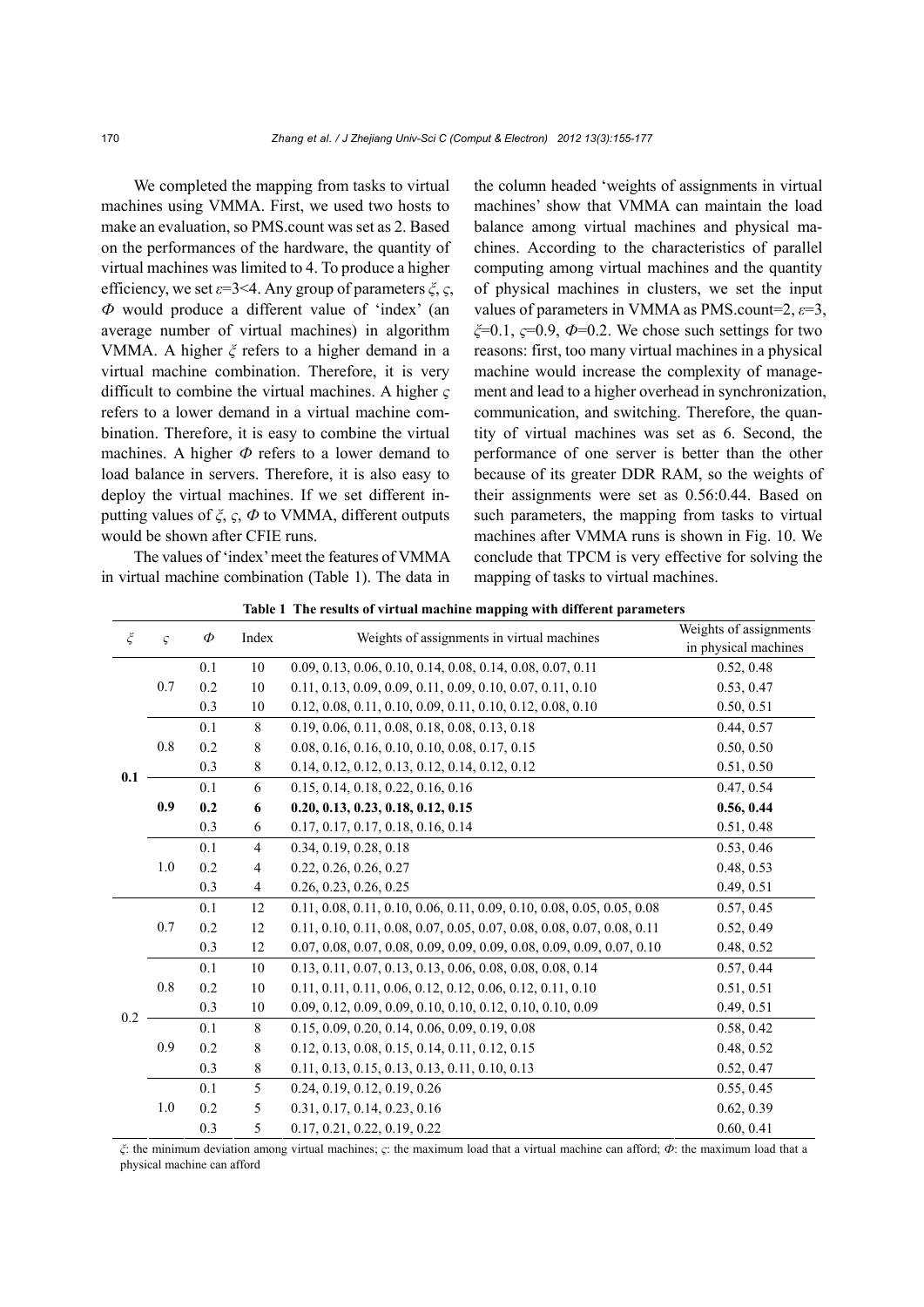5.1.2 Mapping efficiency with different quantities of physical machines

We executed the algorithm VMMA in a larger cluster to verify the efficiency of TPCM. The cluster belongs to the High Performance Computing Lab, Xi'an University of Technology, China. This Lab was established in 2010, and now contains a total of 40 machines, including 38 computing nodes, one I/O node, and one management node. Each machine was configured to an IBM x3550 M2 Server, Intel Xeon (four cores, 5500 serial), three caches, each  $\geq 8$  MB, DDR3 RDIMM memory, 6\*4 GB, Disk I/O:2.5″ SAS/SATA/SSD, integrated hardware RAID-0/1/10, Optional supporting RAID-5, and two 10/100/1000 Mb adaptive Ethernet cards. We set the number of computing nodes as 2, 8, 16, 26, or 38 to execute the CFIE. Meanwhile, the quantity of subtasks in CFIE increased by 21 times: we ran CFIE 21 times, and the workflow application had up to 462 subtasks. After the application was submitted to the prototype system, we recorded and summarized the completion time, and obtained the trend of changes in algorithm mapping efficiency with different quantities of physical machines (Fig. 11). Completion time increased with the increase in the quantity of tasks with different numbers of physical machines (Fig. 11). When there were only a few physical machines (PMS.count<8), the completion time changed significantly. But when there were many physical machines (PMS.count>26), the variation was relatively stable. For the same assignments, the completion time decreased with the increase in machines. When there were many (>352) subtasks, the completion time increased with the increase in the number of machines, but when there were fewer  $(\leq 264)$  subtasks, the completion time changed only slightly. Thus, the algorithm performs well only when the ratio of the quantity of tasks to the quantity of machines is controlled within a range of 3–12. Fig. 11 shows that the TPCM showed high efficiency in our environment.



**Fig. 10 The mapping of tasks to virtual machines** 



**Fig. 11 Running time plotted against task quantity with different numbers of machines**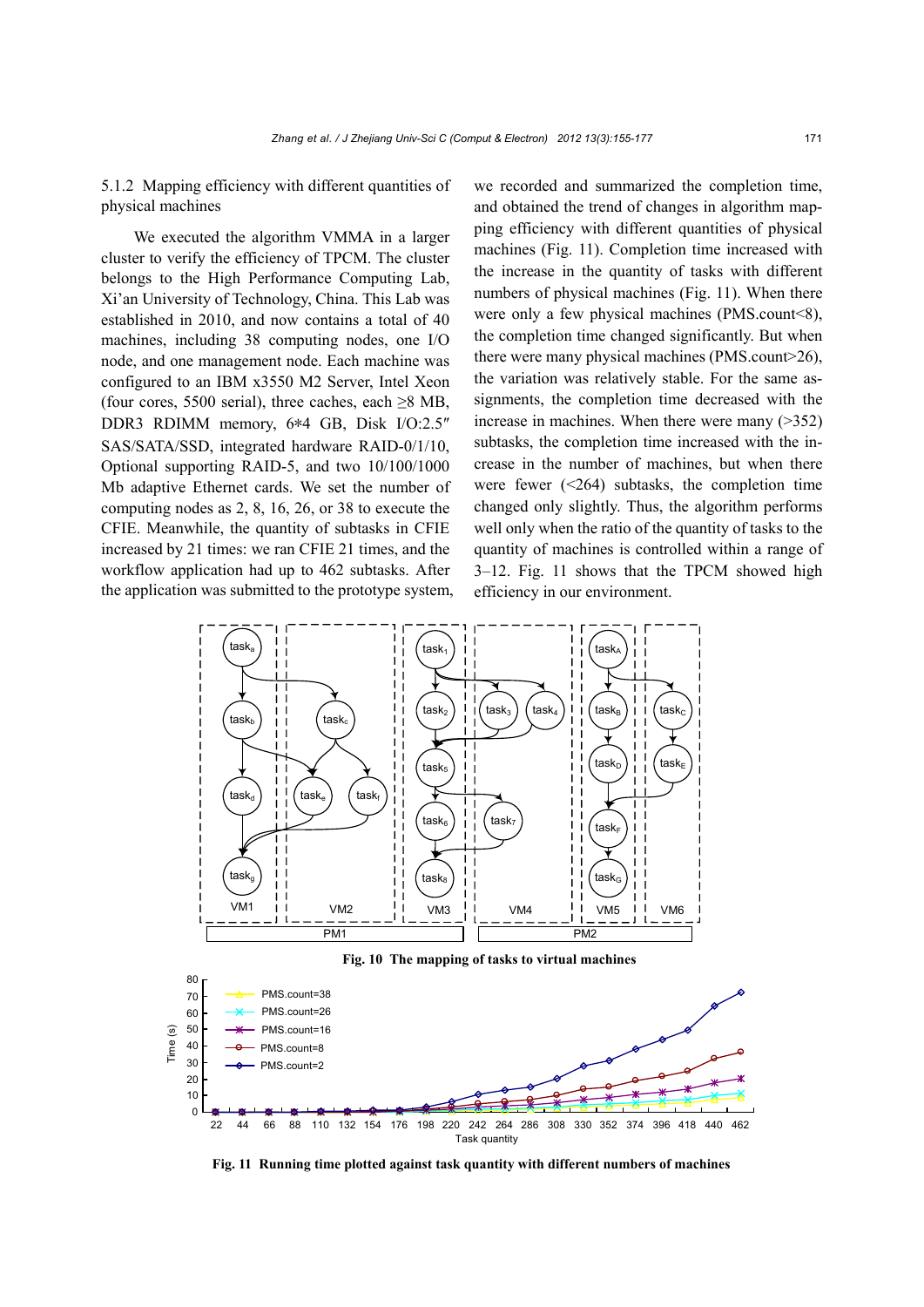# **5.2 TPCS evaluation**

# 5.2.1 Efficiency with different parameter settings

We tested the performance of the TPCS with the parameter configuration shown in Fig. 10 to verify the feasibility of the three core components. The Credit algorithm is a CPU scheduling algorithm for SMP hosts in the Xen hypervisor, so TPCS or Credit was set as the scheduler and we collected the results to evaluate their performance in systems. First, we used TPCS to run CFIE. With different parameters, we collected the completion times of 22 subtasks and the CPU utilizations in different execution cycles. We then used the Credit scheduler to run CFIE to compare with TPCS. In VSTA, vmscmd\_ioctl, and VSA, the factors affecting the efficiency of TPCS are the two parameters Markquantity and *∆t*. Thus, we tested the performance in the following settings: Markquantity=1000, 2000, 3000, 4000 and *∆t*=0.1, 0.2, 0.3, 0.4.

Fig. 12 shows the performance comparison between Credit and TPCS with different Markquantity (*∆t*=0.1). Markquantity=2000 led to the minimum completion time (147.279 s) in four settings, and the completion times in Markquantity=1000, 3000, 4000 were 174.755, 192.230, and 244.657 s respectively, so the quantity of markers inputted to the tasks had a vital effect on the performance of the system. We can determine a value of Markquantity whose completion time of tasks is the lowest of all. More markers in tasks result in more scanning time in middleware with a higher overhead, and the tasks may not be synchronized when meeting fewer markers in the tasks. A suitable Markquantity would keep the overhead in systems at the lowest level. We also see that when Markquantity=1000 or 2000 (*∆t*=0.1), the completion time of TPCS was shorter than that of Credit. We conclude that TPCS can fully utilize the parallelism among tasks to allocate the CPU resources with



**Fig. 12 Completion time comparison between Credit and TPCS with different Markquantity (***∆t***=0.1)**

rationality to produce a lower overhead. The Credit scheduler would also make the completion time proportional to the number of assignments, but the TPCS scheduler enables some tasks to complete their assignments within the same time because of the synchronization in parallel computing.

Fig. 13 shows the performance comparison of Credit and TPCS with different *∆t* (Markquantity= 2000). The curves of  $\Delta t$ =0.1, 0.2, 0.3, and 0.4 almost overlapped. We conclude that if the completion time of tasks is far greater than *∆t*, the execution cycle has no effect on the completion time of tasks, so all the curves in Fig. 13 fluctuate over the range 147–154, no more than 3% of the total time consumption. As long as we set a reasonable Markquantity, the performance of the TPCS scheduler should be better than that of the Credit scheduler.



**Fig. 13 Completion time comparison between Credit and TPCS with different** *∆t* **(Markquantity=2000)** 

Here, we summarize the resource utilization of the two algorithms. The resource utilization of TPCS, based on seven groups of parameters (Markquantity, *∆t*)=(1000, 0.1), (2000, 0.1), (3000, 0.1), (4000, 0.1), (2000, 0.2), (2000, 0.3), (2000, 0.4), was compared with that of Credit (Fig. 14).



**Fig. 14 CPU utilizations in different configurations**

The eight average CPU utilizations (Fig. 14) for eight kinds of configuration in frontier 200 execution cycles show that Markquantity and *∆t* greatly affect the CPU utilization. When Markquantity=2000 and *∆t*=0.1, CPU utilization reached 62.25%, and at this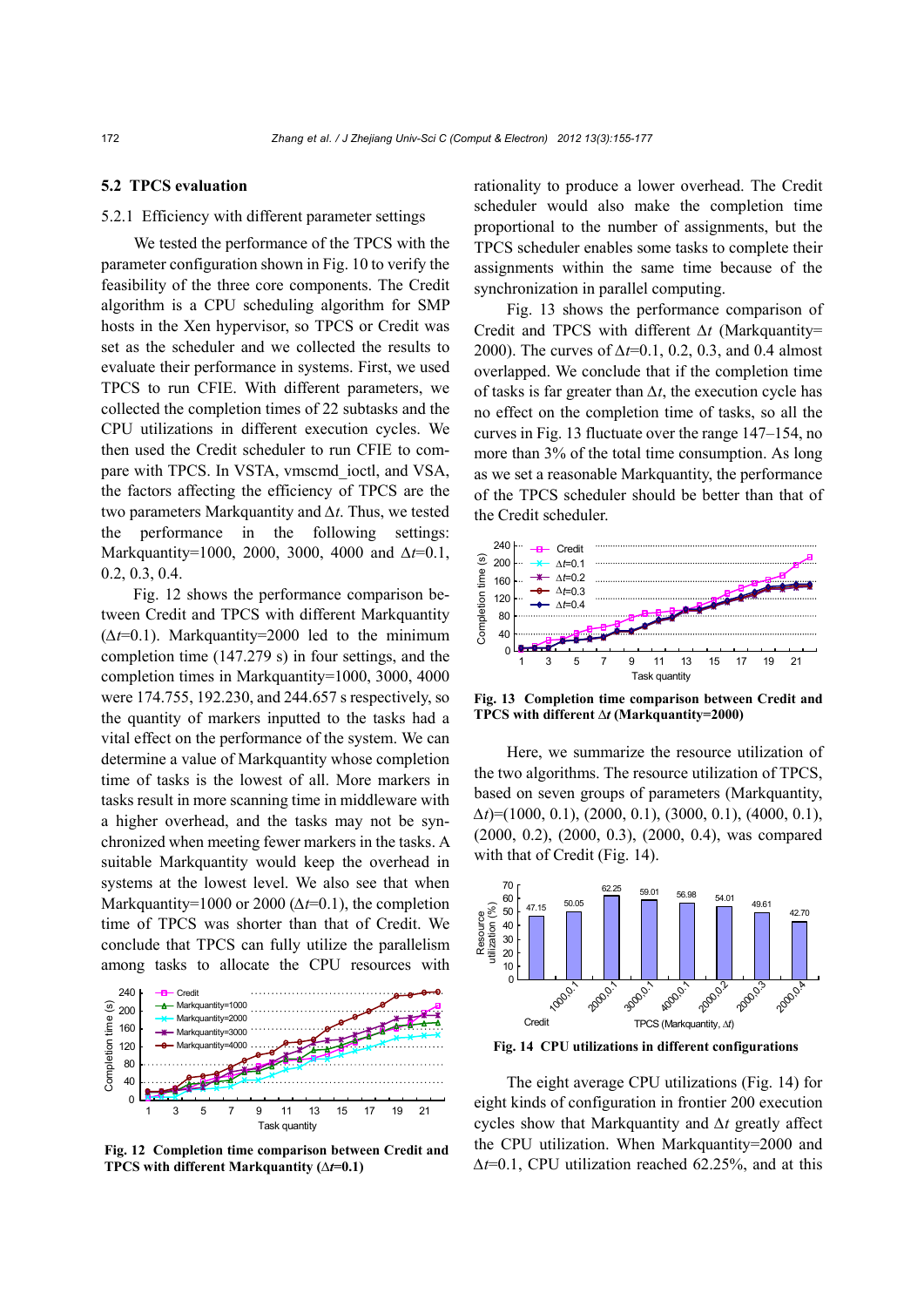time point, CFIE had the shortest completion time. Thus, the TPCS scheduler can achieve a higher performance by improving the resource utilization of virtual machines. In addition, the larger is *∆t*, the lower is the CPU utilization, because a long execution cycle in systems would produce fewer times for collaboration in TPCS. That is, it would be difficult to implement the policy of exchanging the completion time for CPU resources. In our experiment, most of the CPU utilizations in the TPCS scheduler were greater than those in the Credit scheduler. Therefore, the TPCS scheduler can effectively mine the parallelism among tasks and implement a better dynamic resource scheduling by reducing the overheads from synchronization, communication, and switching, thereby accelerating the execution of tasks.

## 5.2.2 Efficiency with different quantities of machines

The efficiency of TPCS was verified again in the cluster composed of 38 computing nodes and 462 subtasks. The quantity of machines was set as 2, 8, 16, 26, or 38, and the quantities of tasks were set as 22, 44, 66, …, 462. After the subtasks were submitted to the

prototype system, the completion time was recorded and summarized. Fig. 15 shows the change in the efficiency of TPCS with different quantities of machines.

The completion time increased with the increase in task quantity with a fixed quantity of machines. For the same quantity of tasks, the greater was the quantity of machines, the shorter was the completion time. Meanwhile, when there were only a few  $(\leq 8)$  machines, the rate of increase was greater than when there were many  $(26)$ . Only if the quantity of tasks and the quantity of machines reached a certain ratio (a ratio of 3–12), can the algorithm achieve good performance. We conclude that TPCS maintains a high efficiency with different numbers of machines.

Fig. 16 shows the speedups with different numbers of machines and with different tasks. The speedups showed a trend of a slow increase with the increase in task quantity. When there were 38 machines and the quantity of tasks was less than 66 (especially 22), the speedup was much smaller than in other cases. This is because when the ratio of the quantity of tasks to the number of machines is far less than 3, the system cannot achieve a good performance.



**Fig. 15 Completion times under different numbers of physical machines using the TPCS scheduler with a cluster composed of 38 computing nodes and 462 subtasks** 



**Fig. 16 Speedups under different numbers of physical machines using the TPCS scheduler with a cluster composed of 38 computing nodes and 462 subtasks** 

In a stand-alone environment, we ran CFIE with from 22 to 462 tasks and then summarized the completion times as 362.228, 652.010, 941.793, 1231.575, 1521.358, 1811.140, 2100.922, 2390.705, 2680.487, 2970.270, 3260.052, 3549.834, 3839.617, 4129.399, 4419.182, 4708.964, 4998.746, 5288.529, 5578.311, 5868.094, and 6157.876 s. These values are approximately proportional to the quantity of tasks. We took these values as the reference values to compute the speedups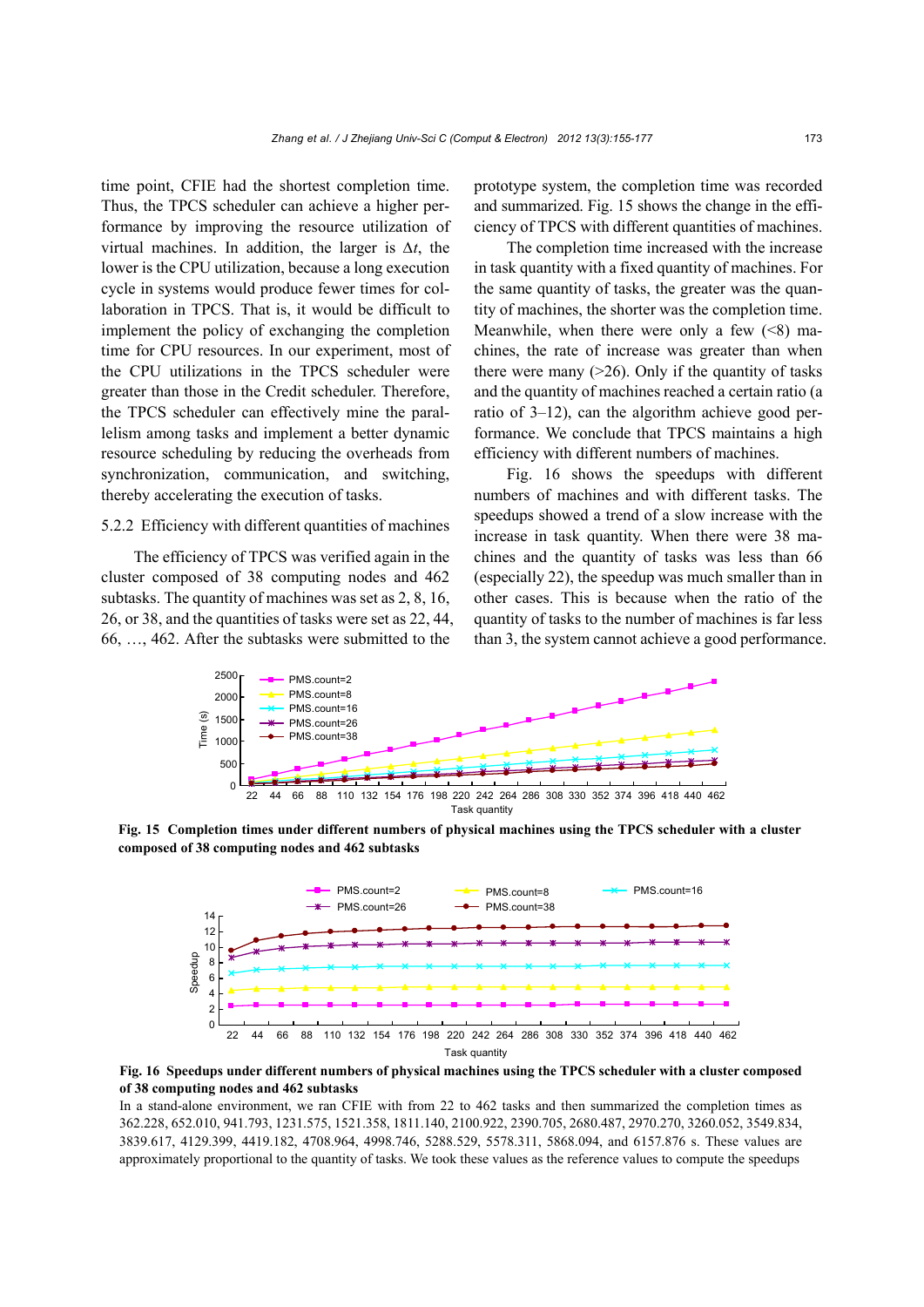For the same quantity of tasks, a larger number of machines would lead to a greater acceleration. When the ratio of the quantity of tasks to the number of machines was from 3 to 12, the speedups showed an equally spaced growth trend with the growth of the quantity of tasks. Thus, TPCS showed high acceleration efficiency in our experiment.

## 5.2.3 A comparison among scheduling algorithms

To further verify the performance of TPCS, we compared it with other CPU scheduling algorithms from related studies. We ran the CFIE with 462 subtasks in the Xen hypervisor for all kinds of algorithms. Since BVT and SEDF have been implemented in the Xen hypervisor, we need only to set the scheduler in the CPU subsystem as sched byt def or sched sedf def. Other algorithms, SMART, SJF, EEVDF, SFQ, EDF, DSS, TBS, and CBS, were also created as corresponding schedulers. A virtual machine was taken as a task, a process, or a thread, because these algorithms were designed originally for non-virtualized environments. After the subtasks were completed, the completion time was recorded. We ran the CFIE program five times, and the completion times were averaged. The results are shown in Fig. 17.

The TPCS scheduler had the minimum completion time among all the schedulers for 462 subtasks in CFIE using different numbers of machines (PMS.count  $=$ 2, 8, 16, 26, 38), followed by the Credit scheduler. Unlike in non-parallel computing systems, DSS and TBS algorithms in parallel computing had the maximum completion times, exceeding 300 s. We conclude that TPCS is the best scheduler oriented for parallel computing virtual machines.

To determine the speedups of all algorithms, we ran the CFIE program in a stand-alone machine in Credit and computed the speedups based on the data in Fig. 17. The results are shown in Fig. 18. The speedups in TPCS were greater than those in the other algorithms with the same number of physical machines.

## 5.2.4 Discussions

The three experiments above evaluated the performance of TPCS and Credit. We suggest that the ratio of the quantity of tasks to the number of machines should be controlled at 3–12 in our design. Within this scope, different parameter settings and different numbers of tasks and machines can lead to a high efficiency. The resource utilization of TPCS is higher than that of Credit. TPCS can also produce a shorter completion time and higher speedup compared with other similar algorithms. The experiments verified the feasibility of the TPCS scheduler. In a virtualized environment, a virtual machine scheduling policy that uses resources in exchange for completion time is feasible under the condition of adequate physical resources.



**Fig. 18 Comparison of speedup among the different scheduling algorithms**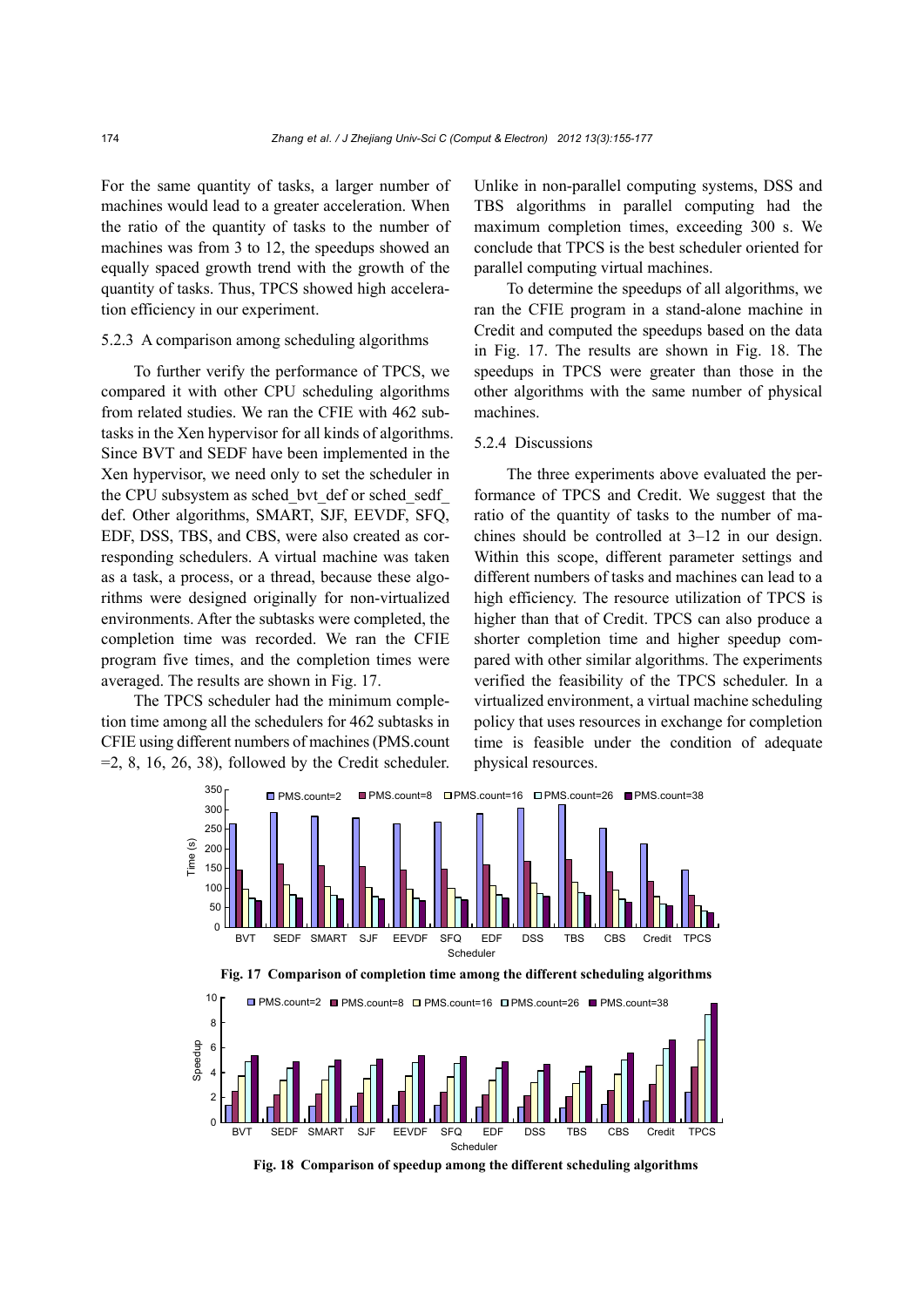# **6 Conclusions**

In this paper, we studied virtual machine mapping and scheduling problems in parallel computing. For the problem of virtual machine mapping, a new methodology describing the tasks was presented to summarize the four relations, serial, parallel, indirect, and connectionless. We designed a mapper, TPCM, with the VMMA algorithm to implement load balance by fully mining the parallelism of tasks and deploying the virtual machines into balanced physical machines. For the problem of virtual machine scheduling, we designed a virtual machine scheduler, TPCS, including a middleware supporting application-driven mode, a device driver in the guest OS kernel, and a virtual machine scheduling algorithm (VSA). TPCS transmits the progress of tasks from the top layer to the underlying layer, and the Xen CPU virtualization subsystem schedules the virtual machines based on the progress of tasks to keep all subtasks simultaneous. Thus, we implemented a policy to exchange the completion time of tasks for CPU resources. This policy can ensure a higher collaboration among tasks to reduce the overheads in synchronization, communication, and switching. Experiments showed that TPCM can realize the load balance according to the parameters in clusters. The settings of the inputting information to tasks make the TPCS scheduler complete its tasks in a shorter time than Credit and other schedulers. The execution cycle has no effect on the performance of the virtual machine scheduling algorithm, but it has a great effect on CPU utilization. Overall, the TPCS scheduler can overcome the shortcomings of Credit and other schedulers in perceiving the progress of tasks, and thus is better suited to parallel computing than Credit and other schedulers.

## **References**

- Abeni, L., Buttazzo, G., 1998. Integrating Multimedia Applications in Hard Real-Time Systems. Proc. 19th IEEE Real-Time Systems Symp., p.4-13.
- Alessandro, R., 2004. Linux Device Drivers (3rd Ed.). Power Press, Beijing, p.100-152.
- Aspnes, J., Azar, Y., Fiat, A., Plotkin, S., Waarts, O., 1997. On-line routing of virtual circuits with applications to load balance and machine scheduling. *J. ACM*, **44**(3):486- 504. [doi:10.1145/258128.258201]
- Bansal, S., Kumar, P., Singh, K., 2003. An improved duplication strategy for scheduling precedence constrained graphs in multiprocessor systems. *IEEE Trans. Parall.*

*Distr. Syst.*, **14**(6):533-544. [doi:10.1109/TPDS.2003.120 6502]

- Baskiyar, S., Dickinson, C., 2005. Scheduling directed a-cyclic task graphs on a bounded set of heterogeneous processors using task duplication. *J. Parall. Distr. Comput.*, **65**(8): 911-921. [doi:10.1016/j.jpdc.2005.01.006]
- Bavier, A., Peterson, L.L., Moseberger, D., 1999. BERT: a Scheduler for Best Effort and Realtime Tasks. Technical Report, Department of Computer Science, Princeton University, USA, p.12.
- Boyer, W.F., Hura, G.S., 2005. Non-evolutionary algorithm for scheduling dependent tasks in distributed heterogeneous computing environments. *J. Parall Distr. Comput.*, **65**(9):1035-1046. [doi:10.1016/j.jpdc.2005.04.017]
- Caprita, B., Chan, W., Nieh, J., Clifford, S., Zheng, H.Q., 2005. Group Ratio Round-Robin: *O*(1) Proportional Share Scheduling for Uniprocessor and Multiprocessor Systems. Proc. Usenix Annual Technical Conf., p.8-16.
- Cerin, C., Fkaier, H., Jemni, M., 2008. Experimental Study of Thread Scheduling Libraries on Degraded CPU. 14th IEEE Int. Conf. on Parallel and Distributed Systems, p.697-704. [doi:10.1109/ICPADS.2008.102]
- Chan, W.C., Nieh, J., 2003. Group Ratio Round-Robin: an *O*(*I*) Proportional Share Scheduler. Technical Report, Department of Computer Science, Columbia University, USA, p.1-5.
- Chandra, A., Shenoy, P., 2008. Hierarchical scheduling for symmetric multiprocessors. *IEEE Trans. Parall. Distr. Syst.*, **19**(3):418-431. [doi:10.1109/TPDS.2007.70755]
- Chen, S., Gibbons, P.B., Kozuch, M., Liaskovitis, V., Ailamaki, A., Blelloch, G.E., Falsafi, B., Fix, L., Hardavellas, N., Mowry, T.C., *et al.*, 2007. Scheduling Threads for Constructive Cache Sharing on CMPS. Proc. 19th Annual ACM Symp. on Parallel Algorithms and Architectures, p.105-115. [doi:10.1145/1248377.1248396]
- Chen, X.J., Zhang, J., Li, J.H., Li, X., 2011a. Resource management framework for collaborative computing systems over multiple virtual machines. *Serv. Orient. Comput. Appl.*, **5**(4):225-243. [doi:10.1007/s11761-011-0087-6]
- Chen, X.J., Zhang, J., Li, J.H., Li, X., 2011b. Resource virtualization methodology for on-demand allocation in cloud computing systems. *Serv. Orient. Comput. Appl.*, in press. [doi:10.1007/s11761-011-0092-9]
- Cherkasova, L., Gupta, D., Vahdat, A., 2007. Comparison of the three CPU schedulers in Xen. *ACM SIGMETRICS Perform. Eval. Rev.*, **35**(2):42-51. [doi:10.1145/1330555. 1330556]
- Chuzhoy, C., Naor, J., 2006. New hardness results for congestion minimization and machine scheduling. *J. ACM*, **53**(5):707-721. [doi:10.1145/1183907.1183908]
- Cota-Robles, E.C., Flautner, K., 2008. Real-Time Scheduling of Virtual Machines. U.S. Patent 7356817.
- Dail, H., Casanova, H., Berman, F., 2002. A Decoupled Scheduling Approach for the GrADS Program Development Environment. Proc. ACM/IEEE Conf. on Supercomputing, p.55-62. [doi:10.1109/SC.2002.10009]
- Danish, M., Li, Y., Richard, W., 2011. Virtual-CPU Schedul-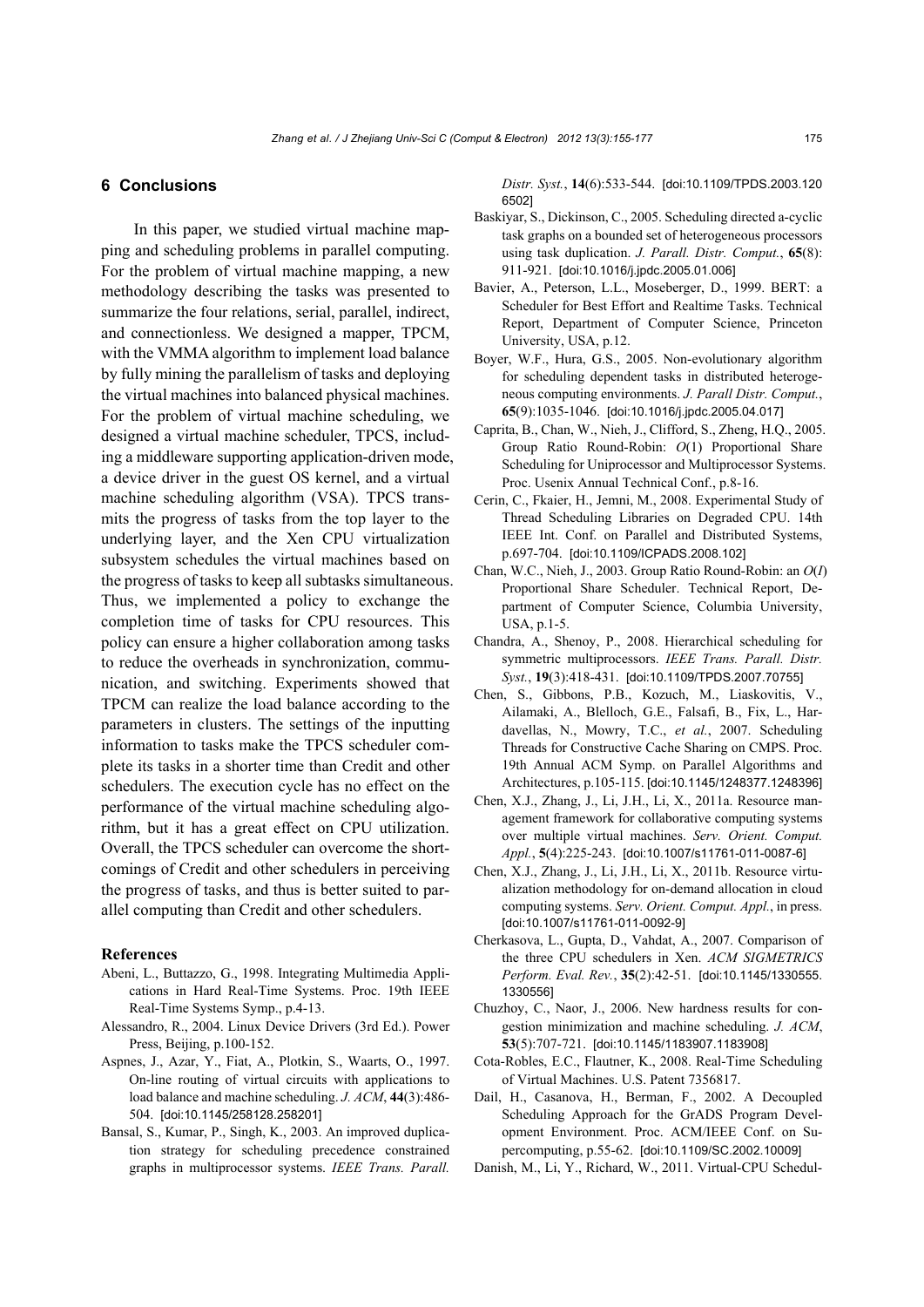ing in the Quest Operating System. 17th IEEE Real-Time and Embedded Technology and Applications Symp., p.169-179. [doi:10.1109/RTAS.2011.24]

- Daoud, M.I., Kharma, N., 2011. A hybrid heuristic-genetic algorithm for task scheduling in heterogeneous processor networks. *J. Parall. Distr. Comput.*, **71**(11):1518-1531. [doi:10.1016/j.jpdc.2011.05.005]
- Duda, K.J., Cheriton, D.R., 1999. Borrowed-Virtual-Time (BVT) Scheduling: Supporting Latency-Sensitive Threads in a General-Purpose Scheduler. Proc. 17th ACM SOSP, p.1-16.
- El-Rewini, H., Lewis, T.G., 1990. Scheduling parallel program tasks onto arbitrary target machines. *J. Parall. Distr. Comput.*, **9**(2):138-153. [doi:10.1016/0743-7315(90)900 42-N]
- Fu, S., Xu, C.Z., 2006. Stochastic modeling and analysis of hybrid mobility in reconfigurable distributed virtual machines. *J. Parall. Distr. Comput.*, **66**(11):1442-1454. [doi:10.1016/j.jpdc.2006.05.006]
- Fumio, M., 2009. Optimum Virtual Machine Placement and Rejuvenation Scheduling for High-Availability Consolidated Server Systems. CISUC, NEC, Japan, p.6-12.
- Ghazalie, T., Baker, T., 1995. Aperiodic servers in a deadline scheduling environment. *Real-Time Syst.*, **9**(1):31-67. [doi:10.1007/BF01094172]
- Govil, K., Teodosiu, D., Huang, Y., Rosenblum, M., 2000. Cellular disco: resource management using virtual clusters on shared-memory multiprocessors. *ACM Trans. Comput. Syst.*, **18**(3):229-262. [doi:10.1145/354871.354 873]
- Govindan, S., Nath, A.R., Das, A., Urgaonkar, B., Sivasubramaniam, A., 2007. Xen and Co.: Communication-Aware CPU Scheduling for Consolidated Xen-Based Hosting Platforms. Proc. 3rd Int. Conf. on Virtual Execution Environments, p.126-136. [doi:10.1145/1254810.1254828]
- Govindan, S., Choi, J., Nath, A.R., Das, A., Urgaonkar, B., Sivasubramaniam, A., 2009. Xen and Co.: communication-aware CPU management in consolidated Xen-based hosting platforms. *IEEE Trans. Comput.*, **58**(8):1111- 1125. [doi:10.1109/TC.2009.53]
- Goyal, P., Vin, H.M., Cheng, H., 1996. Start-time fair queuing: a scheduling algorithm for integrated services packet switching networks. *ACM SIGCOMM Comput. Commun. Rev.*, **26**(4):157-168. [doi:10.1145/248157.248171]
- Grefenstette, J., Back, T., Fogel, D.B., Michalewicz, Z., 1997. Handbook of Evolutionary Computation (1st Ed.). Oxford University Press, Oxford, UK, p.241-246.
- Gupta, D., Cherkasova, L., Gardner, R., Vahdat, A., 2006. Enforcing Performance Isolation across Virtual Machines in Xen. Proc. 7th Int. Middleware Conf., p.342-362.
- Hamidzadeh, B., Kit, L.Y., Lilja, D.J., 2000. Dynamic task scheduling using online optimization. *IEEE Trans. Parall. Distr. Syst.*, **11**(11):1151-1163. [doi:10.1109/71.888636]
- Hiroshi, Y., Kenji, K., 2007. Foxy Technique: Tricking Operating System Policies with a Virtual Machine Monitor. Proc. 3rd Int. Conf. on Virtual Execution Environments, p.55-64.
- Huai, J.P., Li, Q., Hu, C.M., 2007. Research and design on hypervisor based virtual computing environment. *J. Software*, **18**(8):2016-2026 (in Chinese). [doi:10.1360/jos 182016]
- Ilavarasan, E., Thambidurai, P., Mahilmannan, R., 2005. Performance Effective Task Scheduling Algorithm for Heterogeneous Computing System. Proc. 4th Int. Symp. on Parallel and Distributed Computing, p.28-38. [doi:10. 1109/ISPDC.2005.39]
- Iosup, A., Dumitrescu, C., Epema, D., Li, H., Wolters, L., 2006. How Are Real Grids Used the Analysis of Four Grid Traces and Its Implications. Proc. 7th IEEE/ACM Int. Conf. on Grid Computing, p.262-269. [doi:10.1109/ ICGRID.2006.311024]
- Iverson, M.A., Ozguner, F., Potter, L., 1999. Statistical prediction of task execution times through analytic benchmarking for scheduling in a heterogeneous environment. *IEEE Trans. Comput.*, **48**(12):1374-1379. [doi:10.1109/ 12.817403]
- James, E.S., Ravi, N., 2007. Virtual Machines: Versatile Platforms for Systems and Processes. Morgan Kaufmann, p.113-152.
- Jin, H., Hu, Q.H., Liao, X.F., Chen, H., Deng, D.F., 2005. IMAC: an Importance-Level Based Adaptive CPU Scheduling Scheme for Multimedia and Non-Real Time Applications. 3rd ACS/IEEE Int. Conf. on Computer Systems and Applications, p.119-125. [doi:10.1109/ AICCSA.2005.1387108]
- Jones, M.B., Rosu, D., Rosu, M.C., 1997. CPU Reservations and Time Constraints: Efficient, Predictable Scheduling of Independent Activities. Proc. 16th Symp. on Operating System Principles, p.198-211. [doi:10.1145/269005.266 689]
- Juve, G., Deelman, E., Vahi, K., Mehta, G., Berriman, B., Berman, B.P., Maechling, P., 2009. Scientific Workflow Applications on Amazon EC2. Proc. 5th IEEE Int. Conf. on E-Science Workshops, p.59-66. [doi:10.1109/ESCIW. 2009.5408002]
- Katz, D.S., Jacob, J.C., Deelman, E., Kesselman, C., Singh, G., Su, M.H., Berriman, G.B., Good, J., Laity, A.C., Prince, T.A., 2005. A Comparison of Two Methods for Building Astronomical Image Mosaics on a Grid. Proc. Int. Conf. Workshops on Parallel Processing, p.85-94. [doi:10.1109/ ICPPW.2005.6]
- Kim, H., Lim, H., 2009. Task-Aware Virtual Machine Scheduling for I/O Performance. Proc. ACM SIGPLAN/ SIGOPS Int. Conf. on Virtual Execution Environments, p.101-110. [doi:10.1145/1508293.1508308]
- Kim, J., Rho, J., Lee, J.O., Ko, M.C., 2005. CPOC: effective static task scheduling for grid computing. *LNCS*, **3726**: 477-486. [doi:10.1007/11557654\_56]
- Kong, X.Z., Lin, C., Jiang, Y.X., Yan, W., Chu, X.W., 2011. Efficient dynamic task scheduling in virtualized data centers with fuzzy prediction. *J. Network Comput. Appl.*, **34**(4):1068-1077. [doi:10.1016/j.jnca.2010.06.001]
- Laslo, Z., Golenko-Ginzburg, D., Keren, B., 2008. Optimal booking of machines in a virtual job-shop with stochastic